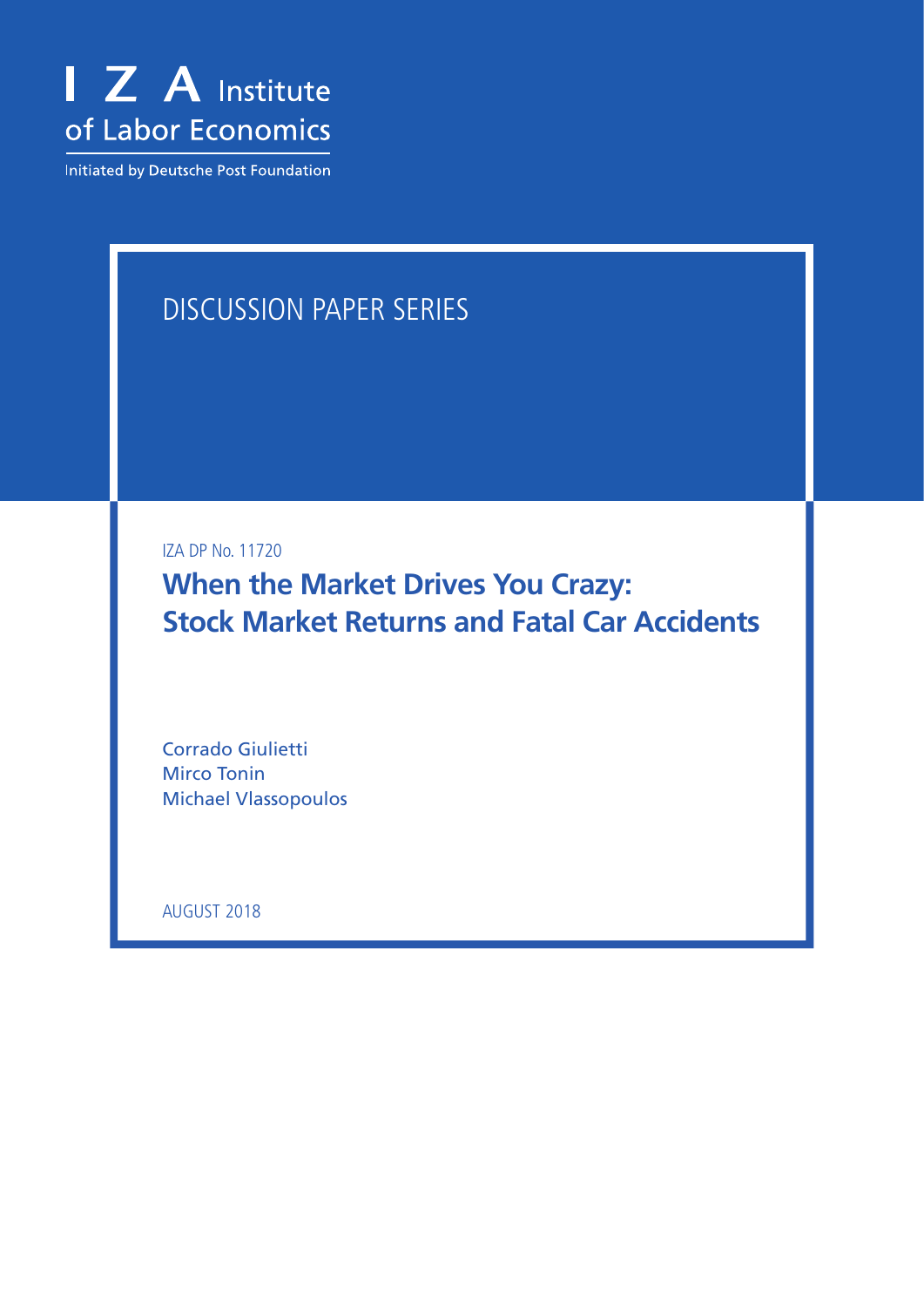

Initiated by Deutsche Post Foundation

## DISCUSSION PAPER SERIES

IZA DP No. 11720

## **When the Market Drives You Crazy: Stock Market Returns and Fatal Car Accidents**

### **Corrado Giulietti** *University of Southampton and CPC*

**Mirco Tonin** *Free University of Bozen-Bolzano, CESifo, Dondena Centre and IZA*

**Michael Vlassopoulos** *University of Southampton and IZA*

AUGUST 2018

Any opinions expressed in this paper are those of the author(s) and not those of IZA. Research published in this series may include views on policy, but IZA takes no institutional policy positions. The IZA research network is committed to the IZA Guiding Principles of Research Integrity.

The IZA Institute of Labor Economics is an independent economic research institute that conducts research in labor economics and offers evidence-based policy advice on labor market issues. Supported by the Deutsche Post Foundation, IZA runs the world's largest network of economists, whose research aims to provide answers to the global labor market challenges of our time. Our key objective is to build bridges between academic research, policymakers and society.

IZA Discussion Papers often represent preliminary work and are circulated to encourage discussion. Citation of such a paper should account for its provisional character. A revised version may be available directly from the author.

|                                                    | IZA – Institute of Labor Economics                   |             |
|----------------------------------------------------|------------------------------------------------------|-------------|
| Schaumburg-Lippe-Straße 5-9<br>53113 Bonn, Germany | Phone: +49-228-3894-0<br>Email: publications@iza.org | www.iza.org |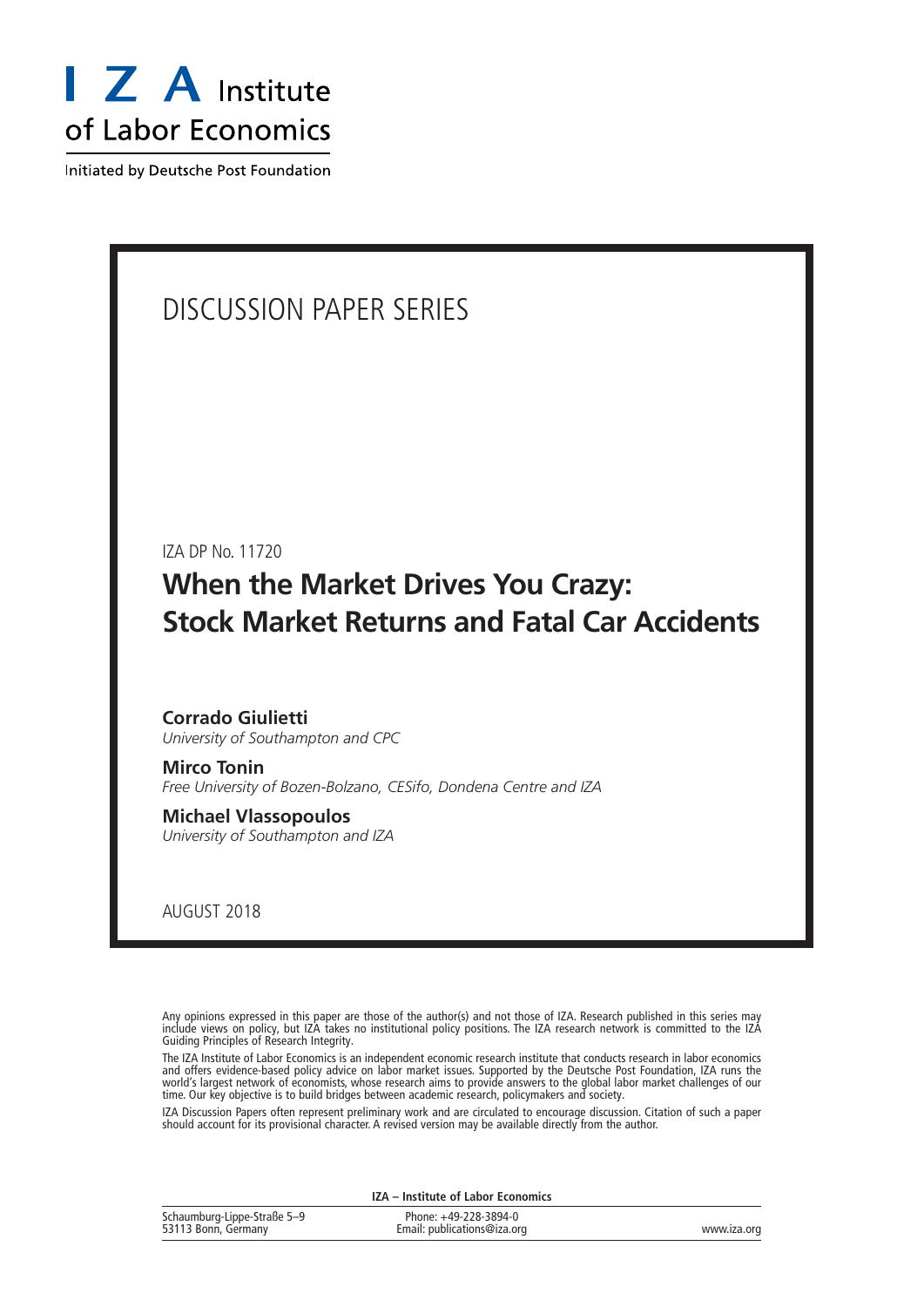## ABSTRACT

## **When the Market Drives You Crazy: Stock Market Returns and Fatal Car Accidents\***

The stock market influences some of the most fundamental economic decisions of investors, such as consumption, saving, and labor supply, through the financial wealth channel. This paper provides evidence that daily fluctuations in the stock market have important - and hitherto neglected - spillover effects in another, unrelated domain, namely driving. Using the universe of fatal road car accidents in the United States from 1990 to 2015, we find that a one standard deviation reduction in daily stock market returns is associated with a 0.5% increase in the number of fatal accidents. A battery of falsification tests support a causal interpretation of this finding. Our results are consistent with immediate emotions stirred by a negative stock market performance influencing the number of fatal accidents, in particular among inexperienced investors, thus highlighting the broader economic and social consequences of stock market fluctuations.

| <b>JEL Classification:</b> | D91, R41, G41                         |
|----------------------------|---------------------------------------|
| Keywords:                  | stock market, car accidents, emotions |

### **Corresponding author:**

Mirco Tonin Faculty of Economics and Management University of Bozen-Bolzano Piazza Università 1 I-39100 Bozen-Bolzano Italy E-mail: mirco.tonin@unibz.it

<sup>\*</sup> We are very grateful to Brendon McConnell, Jose Olmo, Peter Phillips, Jean-Yves Pitarakis, Dina Pomeranz and Adam Szeidl for very useful comments and discussions, as well as seminar participants at Southampton and Bolzano. We also thank Xiaocheng Hu and Abu Siddique for excellent research assistance.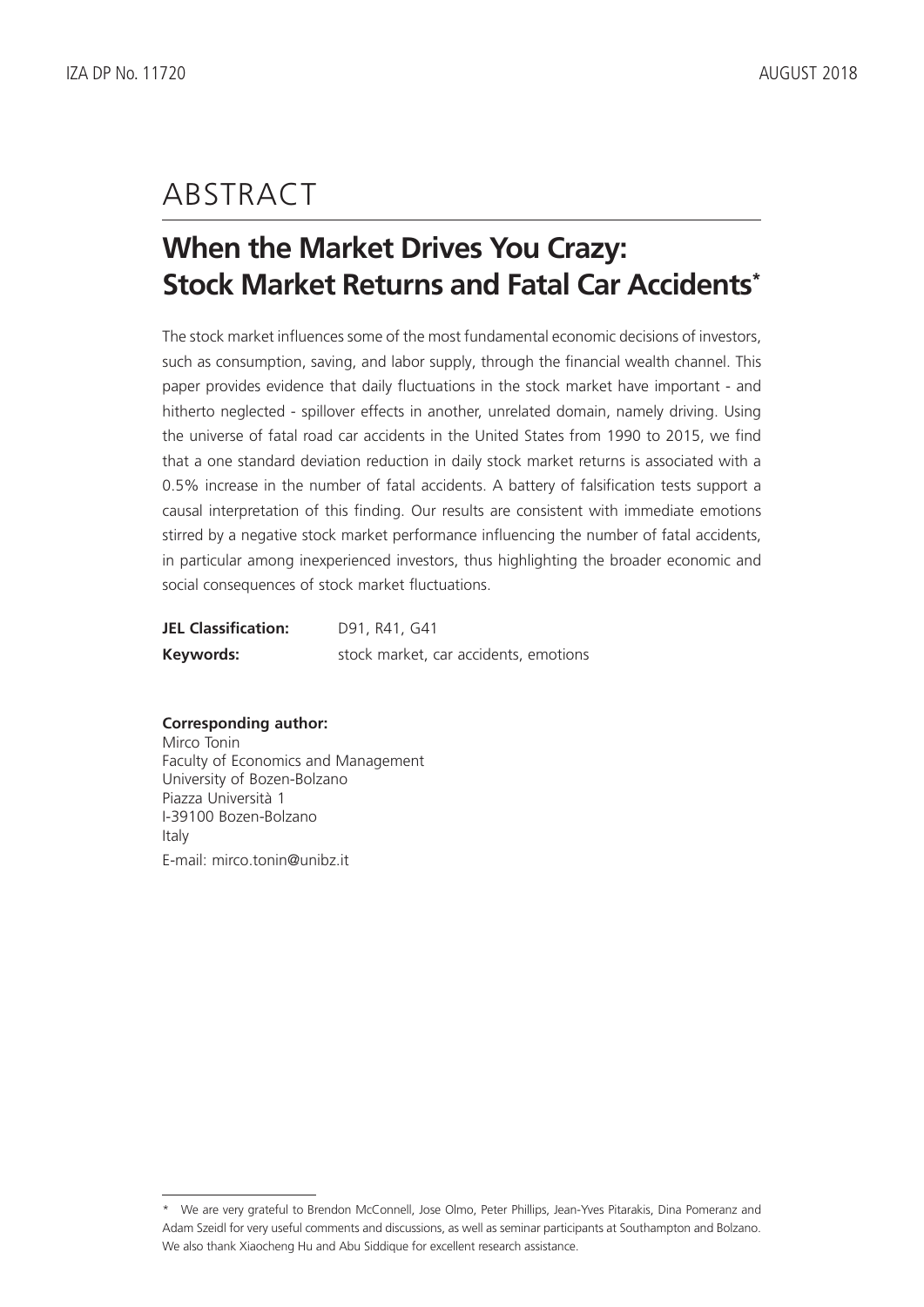### 1 Introduction

One in two households in the US invest in the stock market directly or indirectly through ownership of mutual and pension funds [\(Christelis et al., 2013;](#page-20-0) [Guiso and Sodini, 2013\)](#page-21-0). It is well known that stock market performance influences some of the most fundamental economic decisions of investors, such as consumption, saving, and labor supply, through the financial wealth channel [\(Poterba,](#page-22-0) [2000\)](#page-22-0). This paper provides evidence that daily fluctuations in the stock market have important– and hitherto neglected–spillover effects in another, unrelated domain of human behavior. Using the universe of fatal road car accidents in the United States from 1990 to 2015, we show that stock market returns influence the number of daily fatal accidents that took place over this period. In particular, we find that a one standard deviation reduction in daily stock market returns increases the number of fatal accidents by 0.5%. This result is robust to a number of falsification tests and is consistent with immediate emotions stirred by stock market fluctuations being the mechanism behind it. Our result thus highlights the broader economic and social consequences of stock market fluctuations.

Research in psychology and behavioral economics has shown that emotional and personality factors influence economic behavior and decision-making in general [\(Loewenstein, 2000;](#page-22-1) [Lerner](#page-22-2) [et al., 2004,](#page-22-2) [2015\)](#page-22-3), including decision-making under risk [\(Loewenstein et al., 2001;](#page-22-4) [Lerner and](#page-22-5) [Keltner, 2001;](#page-22-5) [Bassi et al., 2013;](#page-20-1) [Cohn et al., 2015;](#page-20-2) [Conte et al., 2016\)](#page-20-3). Building on this evidence, we posit that the psychological distress (anxiety, anger, frustration, etc.) caused by negative stock market returns can make investors more prone to driving errors and lapses. Indeed, research in driving behavior and accident involvement has highlighted the important role of the human factor and the emotional state of the driver, with a particular emphasis on the causal influence of emotions such as anger, anxiety and sadness on driving performance [\(Elander et al., 1993;](#page-21-1) [Garrity](#page-21-2) [and Demick, 2001;](#page-21-2) Pêcher et al., 2009; [Dula et al., 2010\)](#page-21-3).<sup>[1](#page-3-0)</sup>

Why do we focus on driving accidents? Driving is an activity that the vast majority of the adult population engages in daily for a considerable amount of time.[2](#page-3-1) Therefore, it presents a context that allows for clean identification of the effect of high-frequency (daily) movements of the stock market on an activity that concerns a broad segment of the population. Furthermore, road accidents are a major public health issue. Indeed, they are a leading cause of mortality: the World Health Organization reports that road accidents claim more than 1.2 million lives each year rendering them the ninth leading cause of death across all age groups globally [\(World Health](#page-23-0)

<span id="page-3-0"></span><sup>&</sup>lt;sup>1</sup>[Beyond emotions, previous literature has examined the role of various road traffic safety programs and regulations,](#page-23-0) [such as alcohol-control policies, mandatory seat belt laws and laws prohibiting text messaging on driving behavior](#page-23-0) [and traffic fatalities \(Ruhm, 1996; Levitt and Porter, 2001; Cohen and Einav, 2003; Abouk and Adams, 2013\).](#page-23-0)

<span id="page-3-1"></span><sup>2</sup>[According to the Federal Highway Administration, in 2009, 87% of the driving-age population \(age 16 and](#page-23-0) over) had a license (see [https://www.fhwa.dot.gov/policyinformation/pubs/hf/pl11028/chapter4.cfm](#page-23-0), accessed [5 Dec 2017\), while according to the AAA Foundation's 2016 American Driving Survey drivers reported spending 50.6](#page-23-0) minutes on the road per day (see [http://aaafoundation.org/american-driving-survey-2015-2016/](#page-23-0), accessed 13 [July 2018\).](#page-23-0)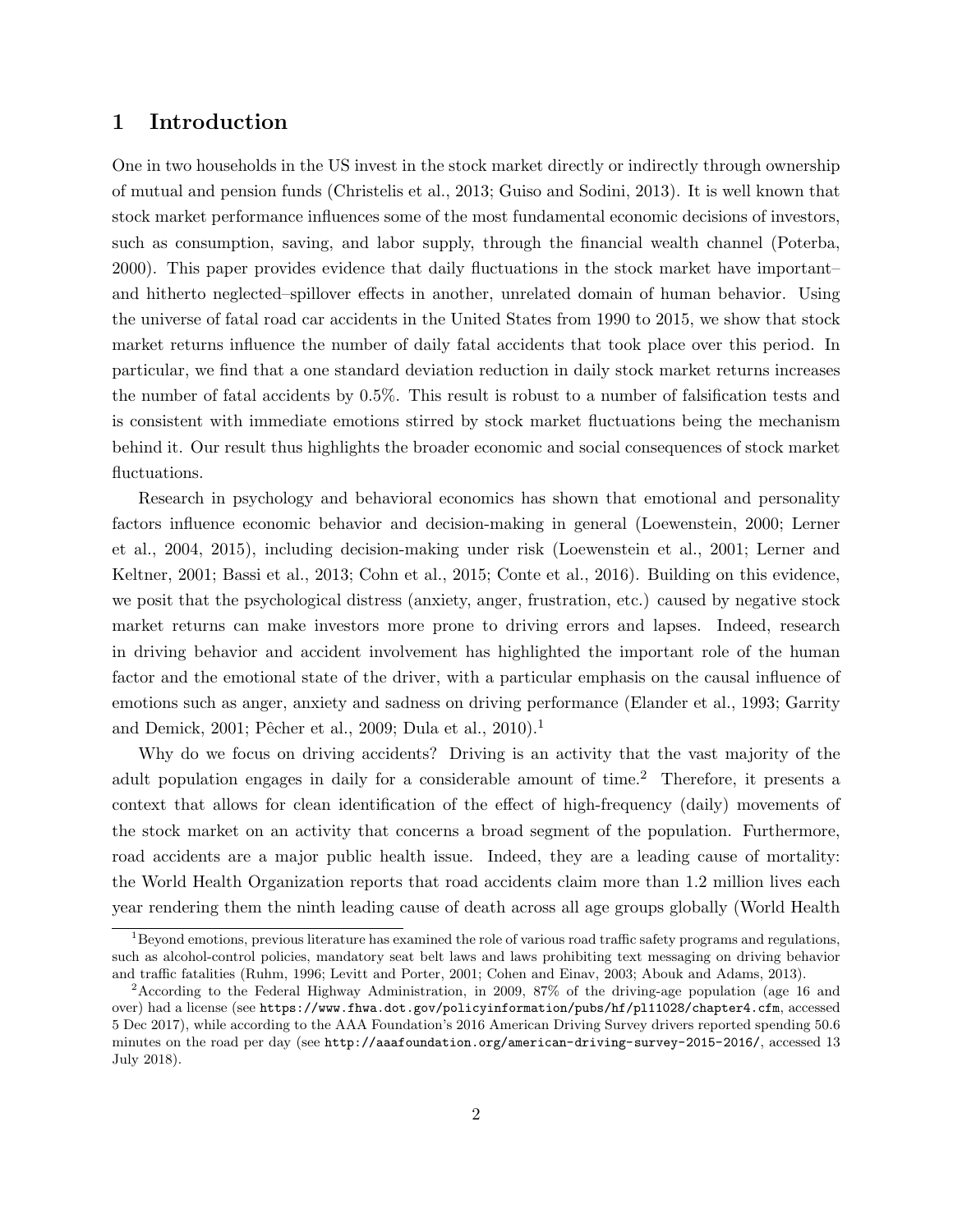[Organization, 2015\)](#page-23-0). In the US, motor vehicle accidents were ranked 13th overall as a cause of death in 2014, and were the leading cause of death for those aged 16 to 25 [\(Webb, 2016\)](#page-23-1). In terms of economic impact, in 2010 the total economic costs of crashes in the US is estimated to have reached \$242 billion [\(Blincoe et al., 2015\)](#page-20-6). Therefore, this is an ideal setting to examine the effect of stock market fluctuations on behavior in a different domain that has high-stakes consequences.

In our empirical analysis, we merge data from the Fatality Analysis Reporting System (FARS)– a nationwide census of fatal traffic crashes in the US–with financial data (S&P 500 and other indexes) for the 1990-2015 period. We find a negative association between daily stock returns and the number of accidents, which is robust to controlling for year, month and day-of-the-week fixed effects and various other controls (such as weather and an index of economic uncertainty). When we examine whether the effect is non-linear across the terciles of the stock returns distribution, we find that the impact on accidents is asymmetric, in that–when compared to the reference (middle) tercile, which is roughly centered around zero–it is only present for the bottom tercile (negative returns) but not for the top tercile (positive returns). This result suggests that the connection between stock market and driving behavior is consistent with a framework of reference-dependent preferences [\(K˝oszegi and Rabin, 2006\)](#page-22-9) operating across domains, in which investors' proclivity to engage in risky behavior while driving (e.g., speeding, drunk, aggressive or distracted driving) is affected by the gain/loss realized in a different domain–the financial market–so that losses in the stock market imply risk-seeking behavior at the wheel.<sup>[3](#page-4-0)</sup> We also find that the effect is not driven by extreme low or high stock market returns and is robust to various checks involving alternative measures of returns (Dow Jones, Value Weighted index) and outcomes (e.g., number of fatalities, number of vehicles involved). Finally, we document that the effect is strongest toward the end of the 1990s, a period associated with exuberance in the US financial markets [\(Phillips et al., 2011\)](#page-22-10).

The main threat to identifying a causal link between stock market returns and driving accidents in our analysis is the possibility of omitted variable bias. The relationship that we uncover could be driven by a third variable influencing both stock market and car accidents rather than stock market performance having an impact on driving behavior and thus the number of accidents. Examples that come to mind include the weather and major political or sports events. It has indeed been shown that exogenous factors that influence investors' mood (e.g., weather, outcome of sporting events etc.) can have an effect on stock market prices [\(Saunders, 1993;](#page-23-2) [Kamstra et al., 2003;](#page-22-11) [Hirshleifer](#page-21-4) [and Shumway, 2003;](#page-21-4) [Edmans et al., 2007\)](#page-21-5) and these same events could well influence–through the channel of drivers' mood–the occurrence of fatal accidents. To address this issue, we first directly control for some potential confounding factors. The fact that the relationship between stock market and accidents is unaffected when we include in the regression controls for environmental conditions like rain or wind or daily indices of stock market and economic policy uncertainty is reassuring, although it far from resolves the issue.

<span id="page-4-0"></span><sup>&</sup>lt;sup>3</sup>A growing body of literature provides field evidence on reference dependence in various domains [\(Mas, 2006;](#page-22-12) [Crawford and Meng, 2011;](#page-21-6) [Card and Dahl, 2011;](#page-20-7) [Allen et al., 2016;](#page-20-8) [DellaVigna et al., 2017\)](#page-21-7).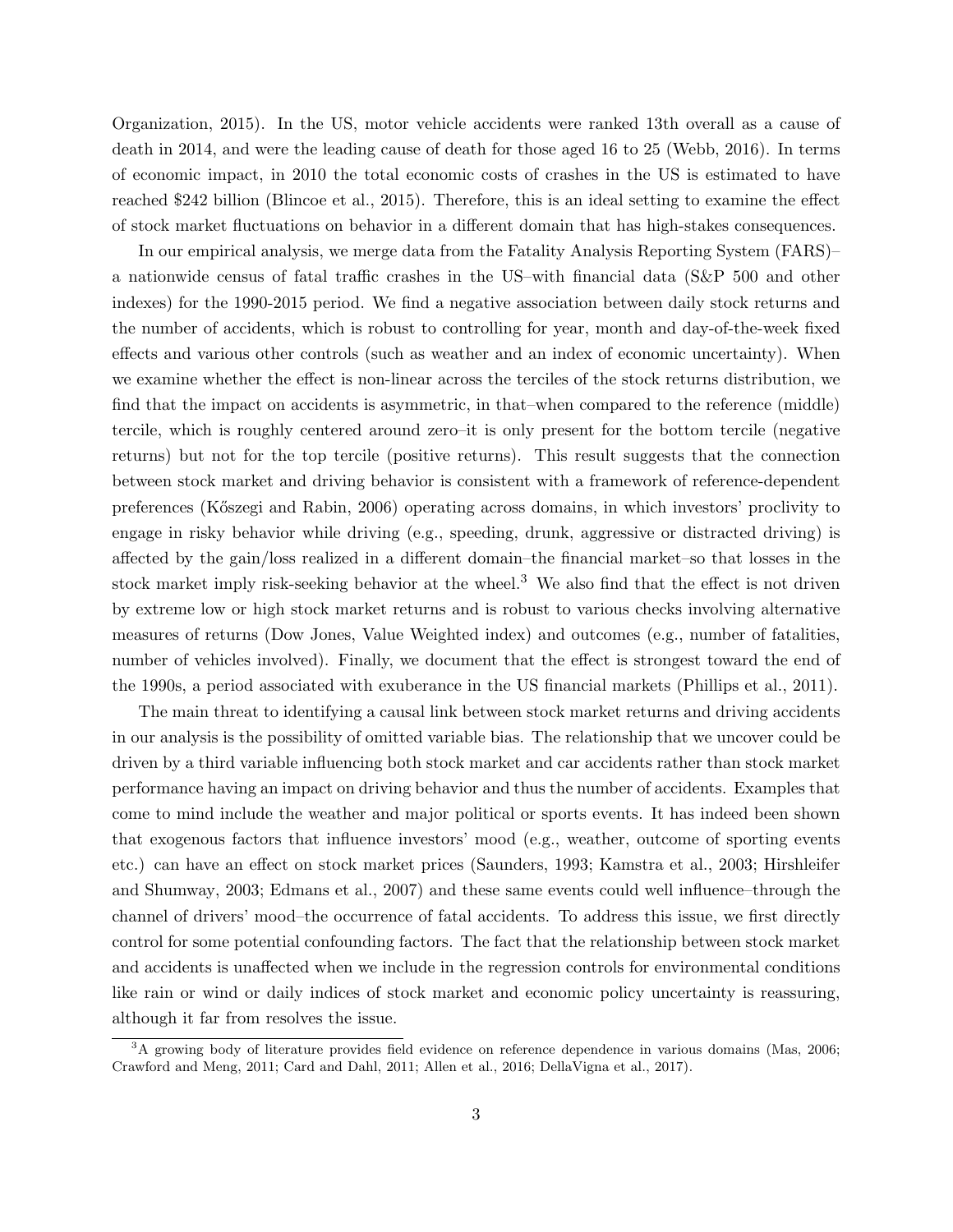More importantly, we pursue several falsification tests. In the first set of tests, we exploit the timing of accidents. If the relationship that we find is due to uncontrolled-for events affecting both stock market valuation and driving behavior, we would also expect the relationship to be present for accidents happening before the opening of the stock market. We exploit the information on the timing of the accidents available in the data to split the day into two parts: an early part involving the hours before the opening of the stock market and a later part involving the hours after the opening. We find the relationship to only be present in the second part and not the first, thus providing support for a causal interpretation of the link between stock market returns and accidents. With a similar logic, we show that there is no relationship between car accidents and lead stock market returns.

In the second set of falsification tests, we pursue multiple approaches to compare the effect of the stock market on groups of drivers with different likelihoods of owning stocks. If the relationship that we uncover is due to uncontrolled-for events affecting the mood of both drivers and investors, then we would expect the relationship to be present for all categories of drivers, even those who do not invest in the stock market. Instead, if the relationship is causal, then we would expect the effect to be absent (or weaker) for drivers who do not hold stocks.<sup>[4](#page-5-0)</sup> One approach to isolate drivers who are unlikely to hold stocks is to zoom in on accidents involving only people aged 25 or under. For this group, we do not find a statistically significant relationship between accidents and stock market performance, while we see the effect on accidents involving at least one driver older than 25. In another approach, we exploit differences in the geographical distribution of income, with the idea that people with a higher income are more likely to invest in the stock market. We consider average income in both the county of the accident and the drivers' zip code. In both cases, we find no relationship between stock market and accidents for the lower tercile of income, while there is a strong significant relationship for the upper tercile. Finally, we use data from the Panel Study of Income Dynamics (PSID) to construct a measure of stock market exposure (the ratio between the value of the stocks and the net worth) that is subsequently attributed to each vehicle make involved in the crash. We only find a relationship with stock market returns for accidents involving car makes in the upper tercile of the stock market exposure, while there is no significant relationship for the lower tercile. All of these tests support a causal interpretation of our results.

To better understand the potential behavioral channels explaining the estimated reduced-form relationship between stock market returns and car crashes, we classify accidents using data on the factors that have contributed to them. First, we find that there is no effect of the stock market on crashes attributed to non-human causes, which reinforces the causal interpretation of our results. Moreover, we can exclude the notion that factors such as drunk driving, speed and distraction are behind our results, while the effect seems to be driven by reckless driving.

<span id="page-5-0"></span><sup>4</sup>Beyond the direct financial wealth effect on stock market investors, the stock market might of course also have an indirect effect on non-investors to the extent that it might influence their expectations about their own economic outlook. In section [4.1,](#page-13-0) we present empirical tests suggesting that the direct effect is the main channel.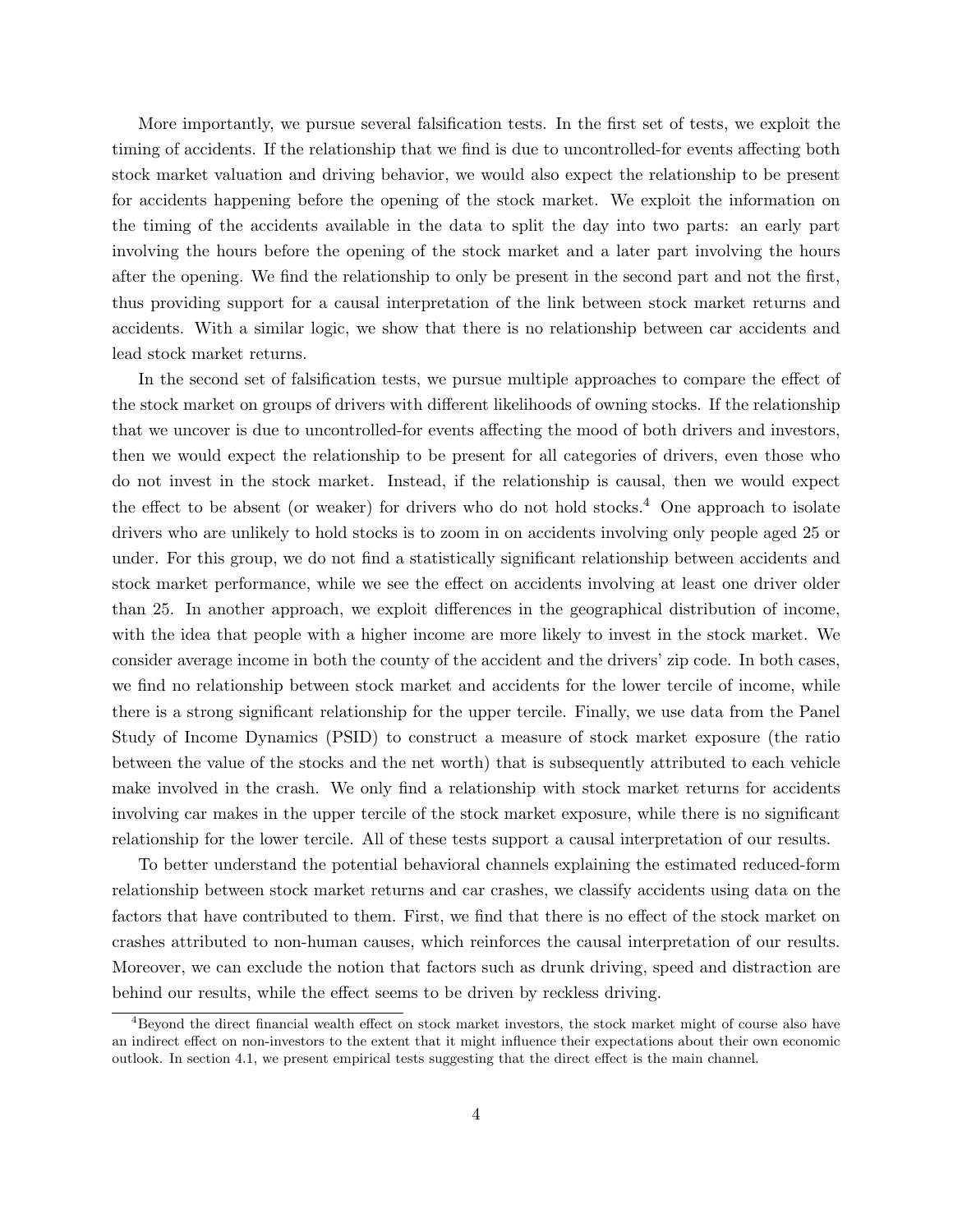Our paper is related to several strands of literature. One strand has identified a relationship between stock returns and physical and mental health [\(McInerney et al., 2013;](#page-22-13) [Cotti et al., 2015;](#page-20-9) [Engelberg and Parsons, 2016;](#page-21-8) [Cotti and Simon, 2018;](#page-20-10) [Schwandt, 2018\)](#page-23-3), as well as subjective and emotional (worry, stress, anger) well-being [\(Deaton, 2012;](#page-21-9) [Frijters et al., 2015;](#page-21-10) [Ratcliffe and Taylor,](#page-22-14) [2015\)](#page-22-14). We contribute to this literature by providing evidence that stock market fluctuations can have an impact on investors' health status through its effect on the likelihood of being involved in a driving accident.<sup>[5](#page-6-0)</sup> Our study also connects to a recent and small but growing stream of literature examining the cross-domain effects of emotional shocks. For example, previous studies have shown that emotional cues triggered by a failure to obtain an expected outcome in the sports domain (unexpected loss) or by extreme traffic congestion can influence domestic violence [\(Card and Dahl,](#page-20-7) [2011;](#page-20-7) [Beland and Brent, 2018\)](#page-20-11) and judicial decisions [\(Eren and Mocan, 2018\)](#page-21-11). We add to this literature by showing that emotions stirred in the financial domain can have dire external effects on behavior in unrelated activities.

The remainder of the paper is organized as follows. In section [2,](#page-6-1) we describe the data and the econometric methods. We report our main results and some robustness and specification checks in section [3.](#page-8-0) Section [4](#page-13-1) addresses the causality of the effect and some potential behavioral channels. Finally, we offer some concluding remarks in section [5.](#page-18-0)

### <span id="page-6-1"></span>2 Econometric Model and Data

#### 2.1 Econometric Model

The key hypothesis that we want to test is whether daily fluctuations in stock prices have an immediate effect (within the same day) on the number of accidents. For this purpose, we estimate the following regression model:

$$
Accidents_t = \alpha + \beta \ Return_t + \mathbf{X'_t} \gamma + v_t + \mu_t + \omega_t + \varepsilon_t,
$$

where  $Accidents_t$  is the main outcome of interest, namely the daily number of fatal accidents that involve at least one car.  $Return_t$  is the daily stock market return (S&P 500 index in our baseline analysis), which we standardize by dividing it by the rolling one-year standard deviation.<sup>[6](#page-6-2)</sup>

The matrix  $X_t$  contains a series of control variables. One concern with identification of the causal effect of stock market returns on accidents is omitted variable bias: the stock market may be correlated with major events that also have an impact on the number of accidents. To partly address this concern, we include in  $X_t$  the daily Economic Policy Uncertainty index, a proxy for

<span id="page-6-0"></span> ${}^{5}$ In a related study, [Vandoros et al.](#page-23-4) [\(2014\)](#page-23-4) find an increase in non-fatal road traffic accidents in Greece in days that immediately follow the announcement of austerity measures, which they attribute to the anxiety and stress brought about by the announcement.

<span id="page-6-2"></span><sup>&</sup>lt;sup>6</sup>In further analysis we also consider alternative outcome variables, such as the number of vehicles and the number of fatalities, and alternative stock market indices, such as the Dow-Jones and Value Weighted Index.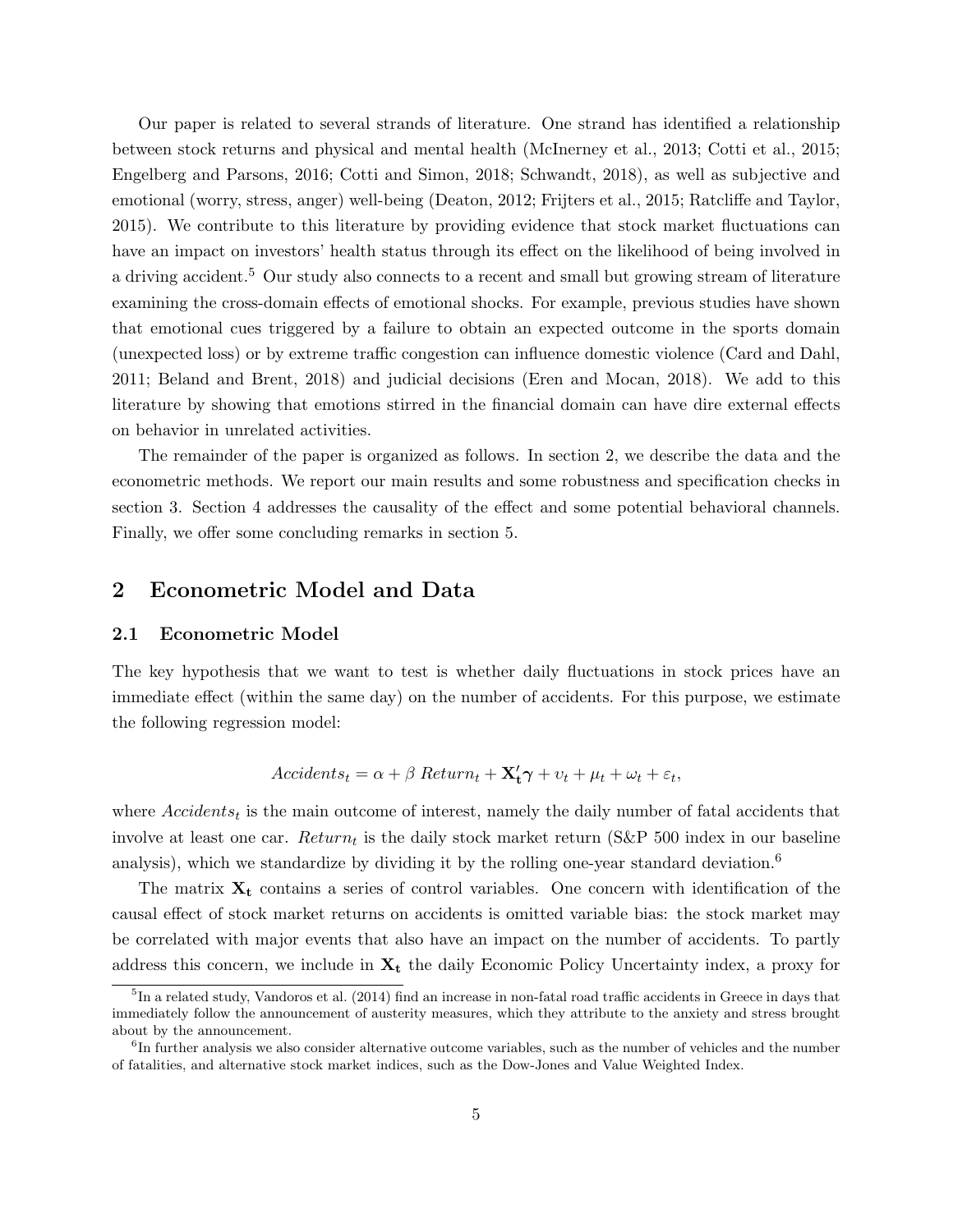movements in policy-related economic uncertainty based on newspaper coverage frequency [\(Baker](#page-20-12) [et al., 2016\)](#page-20-12). The controls also include the CBOE Volatility Index (VIX) to account for the expected stock market volatility. We also add measures of weather conditions that are known to be important determinants of road accidents, such as rain and wind, as well as a proxy for traffic conditions, as represented by the CO emissions. To account for the time series properties of car accidents (e.g., seasonality and persistence), we include a quadratic time trend, an indicator variable for the day surrounding public holidays (i.e., one day before and one day after) and dummy variables for each year  $(v_t)$ , month  $(\mu_t)$  and day of the week  $(\omega_t)$ .

#### 2.2 Data

For the empirical analysis, we use data covering the 1990-2015 period. Our analysis is based on two key variables: daily road accidents and stock market returns. For the former, we use the FARS data, which are collected by the National Highway Traffic Safety Administration. FARS is a census of fatal motor vehicle crashes that occurred in 1975-2015 in the US.[7](#page-7-0) Financial data (S&P 500 and other indices) for the same period were downloaded from Datastream. Our sample period comprises 6,550 trading days from  $01/01/1990$  to  $31/12/2015$ , omitting weekends and public holidays.

For each accident, the police reports contain detailed information about the time and location of its occurrence, the characteristics of the vehicles implicated, the drivers and other people involved, as well as the conditions that may have contributed to the accident. Note that in accidents involving multiple vehicles, we are not able to identify who is the driver responsible for causing the crash, if the accident is attributable to human action.

We construct a measure of daily rainfall (in mm) by averaging the daily rain reported across all US weather stations. We also accessed information on wind–namely the daily vectorial average of all wind directions and speeds across the US–and the average daily emissions of carbon monoxide in the US.[8](#page-7-1) Finally, we included the Economic Policy Uncertainty (EPU) index (as obtained from http://www.policyuncertainty.com/us daily.html) and the measure of perceived stock market volatility (VIX) (from http://www.cboe.com).

Table [1](#page-8-1) contains summary statistics of the main variables of interest. A full list of all variables used in the analysis is presented in Table [A1.](#page-24-0) The average daily number of accidents during the period was 53, involving on average 90 vehicles and 59 fatalities. The distribution of the number of accidents is reported in Figure [3](#page-24-1) in the Appendix. The average stock market daily return (standardized by the rolling one-year standard deviation) is 0.04  $\%$ .

<span id="page-7-0"></span><sup>&</sup>lt;sup>7</sup>To capture the broader consequences of the stock market on driving behavior, it would be useful to examine also non-fatal accidents. However, a similar dataset of non-fatal accidents for the whole US does not exist.

<span id="page-7-1"></span><sup>&</sup>lt;sup>8</sup>Rain data are obtained from the National Climatic Data Center. Wind and carbon monoxide emissions are obtained from the Environmental Protection Agency.

<span id="page-7-2"></span><sup>&</sup>lt;sup>9</sup>The average non-standardized daily return is  $0.029\%$ .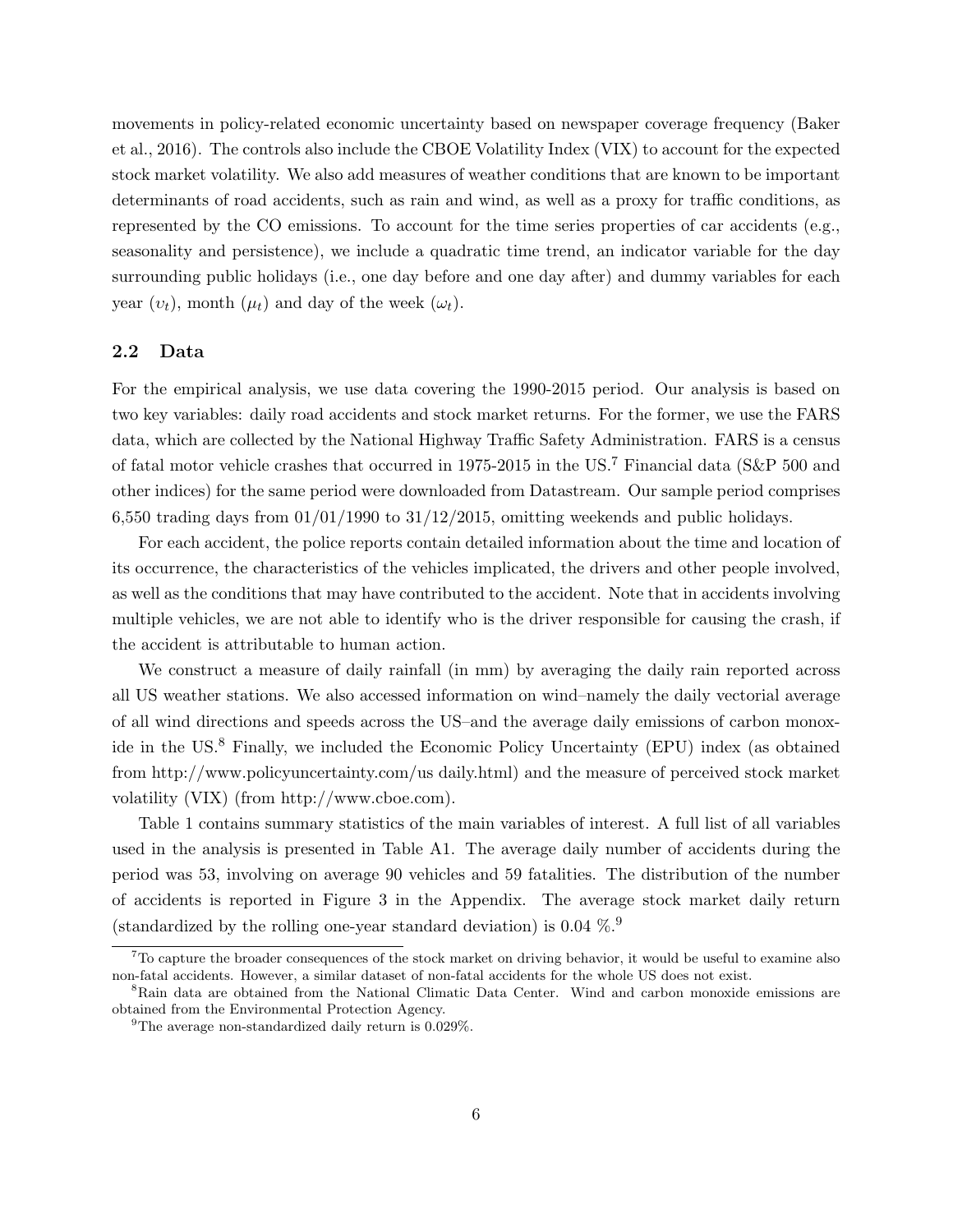<span id="page-8-1"></span>

|                       | Mean  | St. Dev | Min   | Max  |
|-----------------------|-------|---------|-------|------|
| $#$ of accidents      | 52.57 | 14.2    | 14    | 115  |
| $\#$ of vehicles      | 89.86 | 24.84   | 25    | 237  |
| $\#$ of fatalities    | 58.87 | 16.81   | 16    | 136  |
| S&P 500 Daily returns | .04   | 1.04    | -6.61 | 6.16 |

Table 1: Summary statistics

N=6550. Source: Road accidents fatalities derived from the Fatality Analysis Reporting System (FARS). Daily returns (S& P 500) refers to the Standard and Poor's 500 Composite Index divided by the rolling yearly standard deviation. S& P 500 data are obtained from Datastream services. The period covers all trading days from 01/01/1990 to 31/12/2015.

### <span id="page-8-0"></span>3 Results

#### 3.1 Baseline Analysis

Table [2](#page-9-0) contains our baseline regression results.<sup>[10](#page-8-2)</sup> We begin by presenting the most basic specification that only includes returns and a quadratic time trend in column 1, and incrementally add controls in subsequent columns. Columns 2 and 3 add year and month fixed effects and day-ofthe-week fixed effects, respectively. In column 4, we add controls for environmental conditions and CO emissions and finally, in column 5 we add the VIX and the EPU index. We observe that the coefficient on returns is negative and statistically significant across all the columns. In particular, the coefficient estimate becomes smaller (in absolute value) when controlling for the year, month and day-of-the-week effects. However, when adding further controls, the estimates have essentially the same size. Quantitatively, taking the coefficient in column 5, we find that a one standard deviation reduction in daily stock market returns increases the number of fatal accidents by 0.5%. This estimated effect is slightly larger than the effect of the stock market on hospitalizations in California reported by [Engelberg and Parsons](#page-21-8) [\(2016\)](#page-21-8).

In Table [3,](#page-10-0) we explore the sensitivity of our key result to alternative functional form specifications. In the first column, we test for non-linear effects by introducing a square term for daily returns. The square term is positive but statistically insignificant, while the estimate for the linear term is remarkably similar to the baseline, suggesting that the effect is non-quadratic. In the second column, we allow for days with negative returns to have a differential level effect on accidents. The results indicate that days with negative returns are associated with significantly more accidents than on positive days.

Finally, we explore non-linear effects by splitting the distribution of daily returns into three groups defined by terciles and allowing for the bottom and top group to have a differential level effect on the number of accidents than the omitted middle group. This specification yields a statistically significant coefficient of 0.507 (s.e. 0.257) for the bottom tercile. Since the average

<span id="page-8-2"></span> $10$ Table [A2](#page-25-0) diplays the estimates of all control variables used in the regression.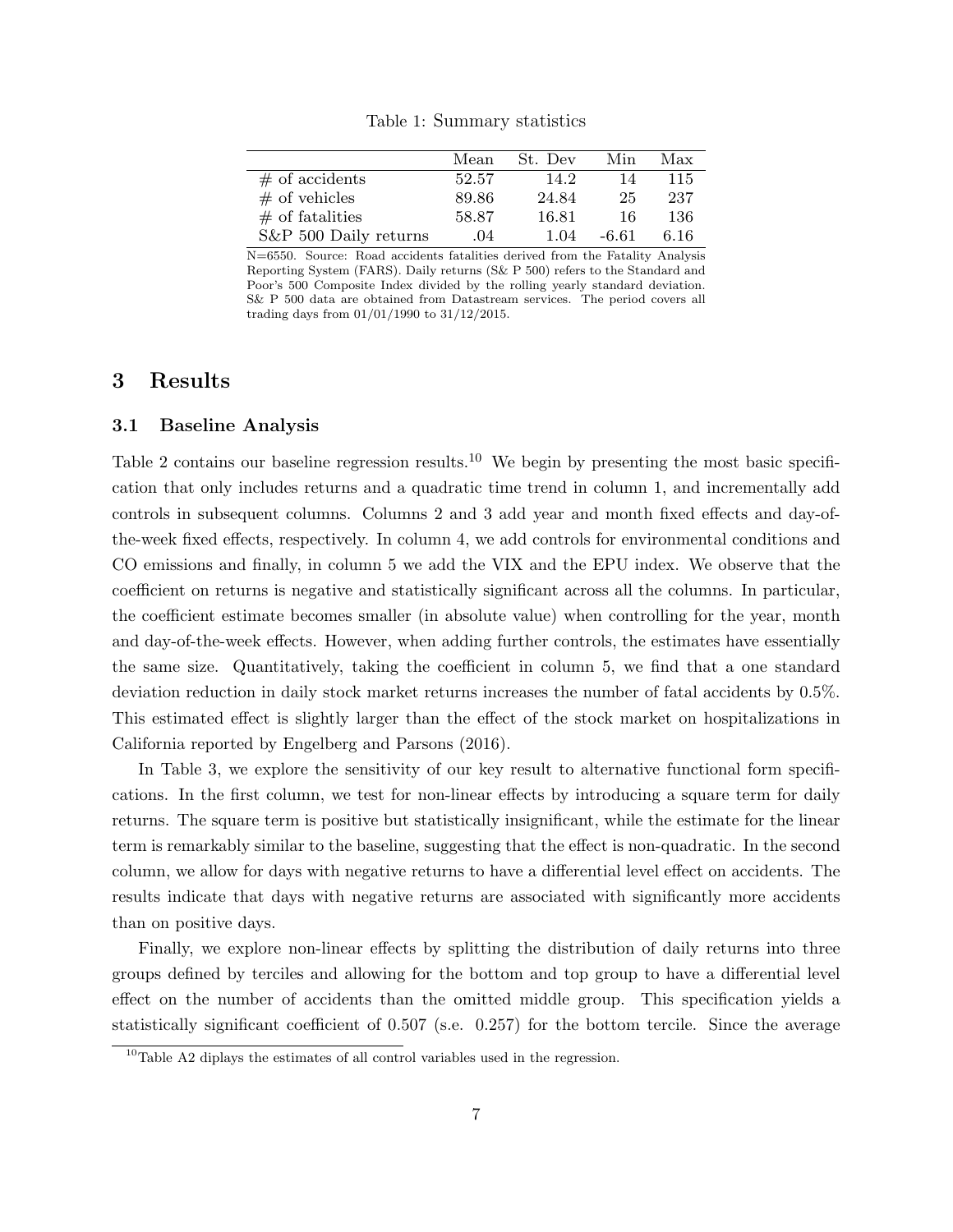<span id="page-9-0"></span>

|                                                |                       | $\mathfrak{D}$         | 3                      | 4                      | 5                      |
|------------------------------------------------|-----------------------|------------------------|------------------------|------------------------|------------------------|
| Daily returns                                  | $-0.329**$<br>(0.129) | $-0.267***$<br>(0.096) | $-0.274***$<br>(0.095) | $-0.263***$<br>(0.095) | $-0.257***$<br>(0.096) |
| Time trend                                     | Y                     |                        |                        |                        | Y                      |
| Year, month $\&$ day of the week F.E.          | N                     |                        |                        | Y                      | Y                      |
| Holidays F.E.                                  | N                     | N                      | v                      | V                      | Y                      |
| Daily rain $\prime$ wind $\prime$ CO emissions | N                     | N                      | N                      | v                      | Y                      |
| VIX / EPU index                                | N                     | N                      | N                      | N                      | Y                      |
| $\mathbf{R}^2$                                 | 0.380                 | 0.668                  | 0.670                  | 0.671                  | 0.671                  |
| N                                              | 6550                  | 6550                   | 6550                   | 6550                   | 6550                   |

Table 2: Baseline regression

Robust standard errors in parentheses. \*\*\* indicates significance at the 0.01 level.

The dependent variable is the daily number of fatal crashes involving at least one car.

The key independent variable is the % change in the Standard and Poor's 500 Composite index between the day the index is observed and the previous day, divided by the one-year rolling standard deviation.

Time trend refers to linear and quadratic time trends. Holiday F.E. refers to an indicator that takes the value of 1 if the day is preceding or following a public holiday when the stock market is closed and 0 otherwise. Daily rain refers to the mean level of rain in millimeters calculated by averaging the amount of daily rain measured at available weather stations in the United States. Daily wind refers to the vectorial average of all wind directions and speeds across the U.S.. Daily CO emissions refer to the average daily emissions of carbon monoxide in the U.S.. VIX refers to expected volatility of the S&P 500. The EPU index measures economic policy uncertainty.

Source: Road accidents fatalities derived from the Fatality Analysis Reporting System (FARS). Standard and Poor's 500 Composite index obtained from Datastream services; precipitation data obtained from the National Climatic Data Center; wind and carbon monoxide emissions obtained from the Environmental Protection Agency. VIX obtained from http://www.cboe.com EPU index obtained from http://www.policyuncertainty.com/us daily.html. The period covers all days from 01/01/1990 to 31/12/2015 for which car accidents and financial data are observed.

daily number of accidents is 53, this implies that days on which the stock market closes down are associated with roughly a 1% increase in the number of accidents, relative to days with returns that are around zero (the omitted category). The estimate for the top tercile is negative but small and statistically insignificant. This analysis shows that the effect is asymmetric with bad days on the stock market being associated with more car accidents relative to average days, while good days have no differential association.

In the Appendix, we report results from additional tests to check the sensitivity of the estimates to alternative stock market indices and different outcomes. In Table [A3](#page-26-0) in the Appendix, we show that using the Dow Jones and the Value Weighted indices instead of the S&P 500 produces results that are very similar to our baseline. Similarly, when using non-standardized daily returns or when eliminating observations for which returns are in the top or bottom  $1\%$ , the estimates are remarkably similar to the baseline in Table [2.](#page-9-0) Finally, in Table [A4](#page-26-1) we look at other outcomes aside from accidents, such as the number of fatalities, vehicles or persons involved in the accidents. The pattern of the estimates is remarkably in line with the baseline results.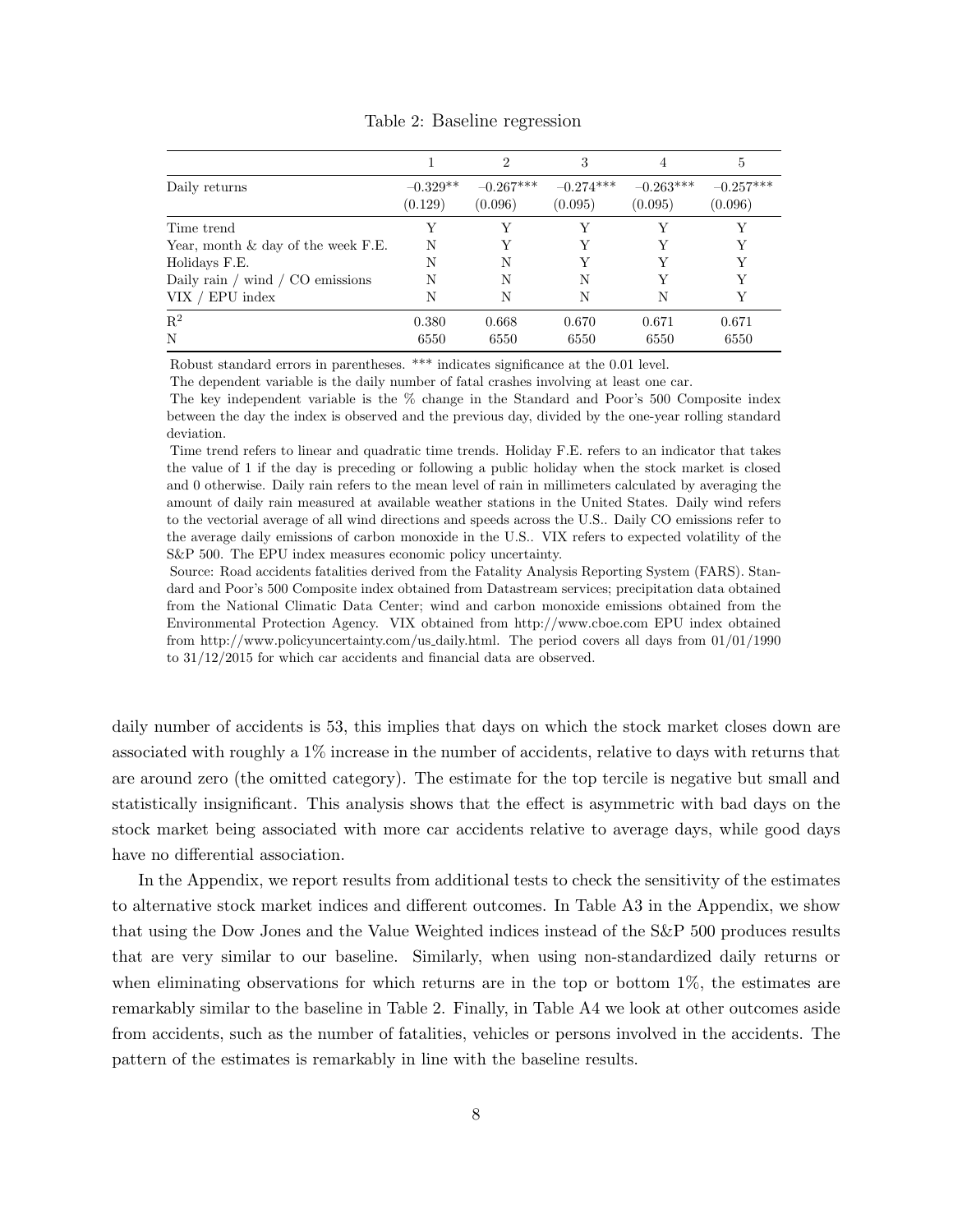<span id="page-10-0"></span>

| Quadratic             |             | Dummy            |            | <b>Terciles</b> |           |
|-----------------------|-------------|------------------|------------|-----------------|-----------|
| Daily returns         | $-0.257***$ | Negative returns | $0.597***$ | Bottom tercile  | $0.507**$ |
|                       | (0.096)     |                  | (0.204)    |                 | (0.257)   |
| Daily returns squared | 0.002       |                  |            | Top tercile     | $-0.151$  |
|                       | (0.045)     |                  |            |                 | (0.251)   |
| $\mathbf{R}^2$        | 0.671       | $\mathbf{R}^2$   | 0.671      | $\mathbf{R}^2$  | 0.671     |
| N                     | 6550        | N                | 6550       | N               | 6550      |

Table 3: Alternative functional forms

Robust standard errors in parentheses. \*\*/\*\*\* indicates significance at the 0.05/0.01 level. All regressions include the control variables in Table [2](#page-9-0) column 5.

Negative returns: they key independent variable is an indicator that takes the value of 1 if the daily returns are negative and 0 otherwise. Top and bottom tercile: the key independent variable are the first and third tercile of daily returns (the second tercile is the reference group). The range of (standardized) returns for the three terciles are: −6.611 to −0.282 for the bottom tercile; −0.282 to 0.401 for the second tercile; 0.401 to 6.158 for the top tercile.

#### 3.2 Robustness and Specification Checks

In Table [4,](#page-11-0) we report robustness checks to address the concern that the time series persistence of both accidents and the rolling standard deviation of returns might be giving rise to a spurious regression problem in our baseline specification [\(Granger and Newbold, 1974\)](#page-21-12). In the first four columns, we use as the dependent variable the difference between the observed number of daily accidents and the average of the previous 5, 20, 125 and 250 trading days, respectively, thereby considering the effect of stock market returns on changes in the number of car accidents over time horizons ranging from one week to one year. This ensures us that our results are not driven by other factors that might be impacting fatal accidents over longer time periods (e.g., cold spells lasting over a week). In all cases, the main coefficient of interest remains statistically significant and of a size similar to the baseline. In column 5, we estimate a model that includes the 1-day lag of accidents. The positive and statistically significant coefficient of the lag dependent variable suggests that accidents are indeed persistent. However, including the lag does not affect the estimate of returns in an appreciable way.

In the last two columns, we introduce the one-day lag return to assess whether a delayed effect is discernible in the data. In column 5 we use both contemporaneous and lagged returns, while in column 6 we only use lagged returns. In both cases, the coefficient for the one-day lag returns is very small and statistically insignificant. Importantly, its presence does not affect the estimate of the contemporaneous daily returns. Taken together, these results indicate that the stock market has an immediate effect on car accidents.

#### 3.3 Is the Effect Constant over Time?

One might wonder whether the estimated effect is constant over the 26-year period analyzed. In Figure [2,](#page-17-0) we plot the estimated coefficients of a forward recursive regression (Panel A) and a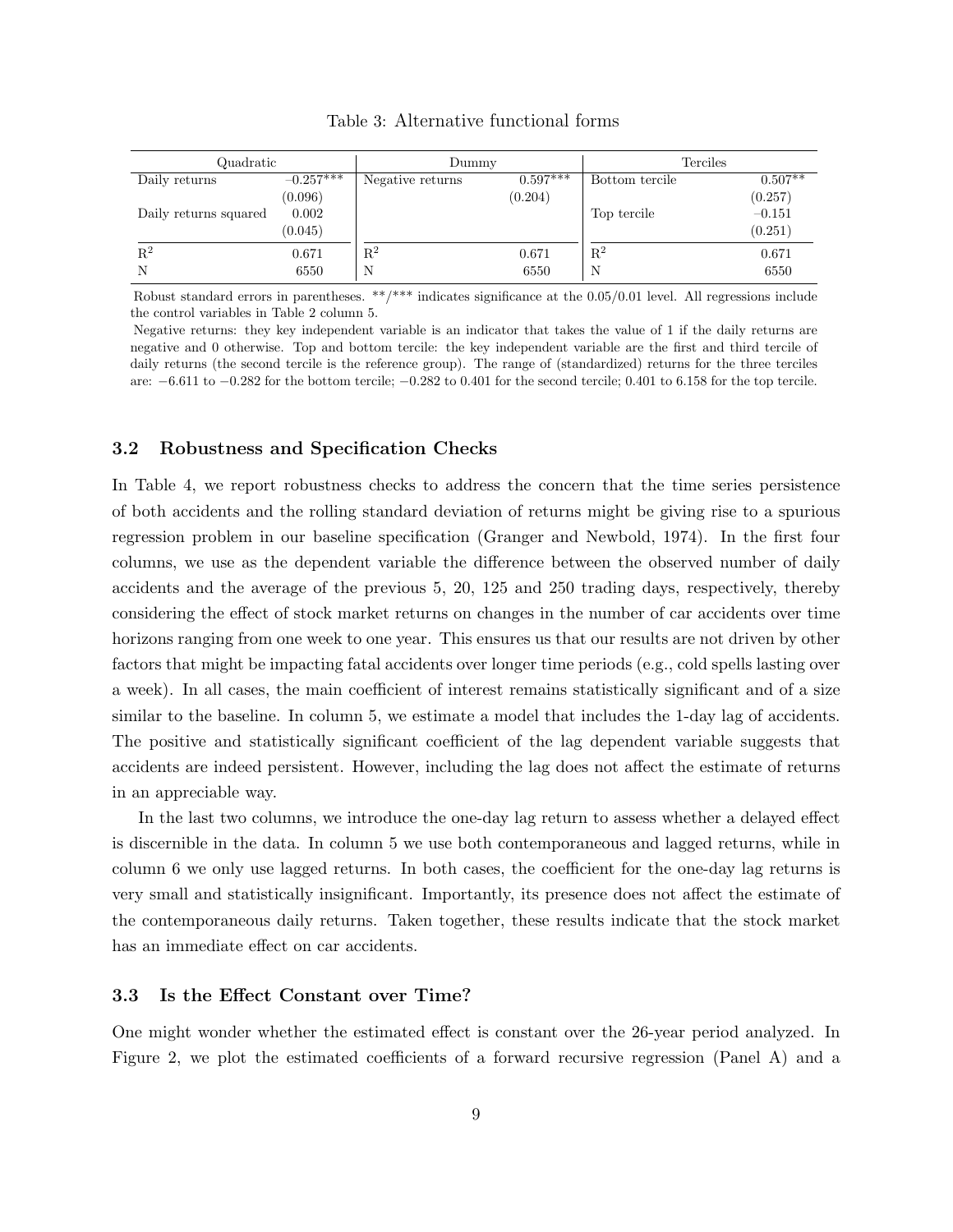<span id="page-11-0"></span>

|                |                      |                       | Daily accidents minus average of the previous: |                        |                        | Daily accidents        |                  |
|----------------|----------------------|-----------------------|------------------------------------------------|------------------------|------------------------|------------------------|------------------|
|                | 5 days               | 20 days               | $125 \text{ days}$                             | $250 \text{ days}$     |                        |                        |                  |
| Daily returns  | $-0.205*$<br>(0.107) | $-0.233**$<br>(0.098) | $-0.258***$<br>(0.098)                         | $-0.259***$<br>(0.098) | $-0.253***$<br>(0.096) | $-0.255***$<br>(0.096) |                  |
| Lag accidents  |                      |                       |                                                |                        | $0.049***$<br>(0.013)  |                        |                  |
| Lag returns    |                      |                       |                                                |                        |                        | 0.012<br>(0.095)       | 0.025<br>(0.095) |
| $\mathbf{R}^2$ | 0.503                | 0.376                 | 0.416                                          | 0.449                  | 0.672                  | 0.671                  | 0.671            |
| N              | 6550                 | 6550                  | 6550                                           | 6550                   | 6549                   | 6549                   | 6549             |

Table 4: Time series persistence of accidents and returns

Robust standard errors in parentheses.  $*/**/***$  indicates significance at the  $0.1/0.05/0.01$  level. All regressions include the variables in Table [2](#page-9-0) column 5.

5/20/125/250 days refers to specifications where the dependent variable is the difference between the daily accidents and the average of the previous 5/20/125/250 stock market days. Lag accidents refers to the one-day lag number of accidents. Lag returns refers to the one-day lag daily returns.

rolling regression (Panel B) to identify the period of time when the impact of the stock market is stronger, following the logic in [Phillips et al.](#page-22-10) [\(2011\)](#page-22-10). In the forward recursive regression, we estimate the first regression using the specification in Table [2](#page-9-0) column 5 on a window of 1,000 trading days (approximately 4 years of data, or 15% of the sample size) and add one observation (i.e., one trading day) at the time until the last regression is estimated using the full sample of 6,550 observations. The first estimated coefficient is for  $14<sup>th</sup>$  December 1993, and is estimated using the data from 1st January 1990 until then. The graph shows that the estimated coefficient is mildly negative but of constant size for the initial period, after which it becomes larger (in absolute terms) and statistically significant at the 5% level after mid-1997. Subsequently, for a period of about four years, the coefficient reaches its largest magnitude (up to -0.51), before it starts converging to the value estimated in the full sample (-0.26).

In Panel B, we implement a rolling regression using an identical window (1,000 trading days). The first estimated coefficient is hence identical to the one obtained in the previous graph, after which the four-year window moves one day forward. The last estimate (at the end of 2015) is hence obtained using data for the years 2012 to 2015 included. Similarly to what is seen in Panel A, the effect of stock market on accidents is particular strong between mid-1997 and early-2001, a period when stock market participation was increasing and stock prices were high [\(Guiso and Sodini, 2013;](#page-21-0) [Phillips et al., 2011\)](#page-22-10). The estimated coefficient is negative for most of the remaining period, albeit not statistically significant. In the conclusions, as a possible explanation for this pattern we discuss the notion that emotional reactions to negative stock market performance can be more dramatic in a period of exuberance–particularly for inexperienced investors–thereby increasing the likelihood of accidents.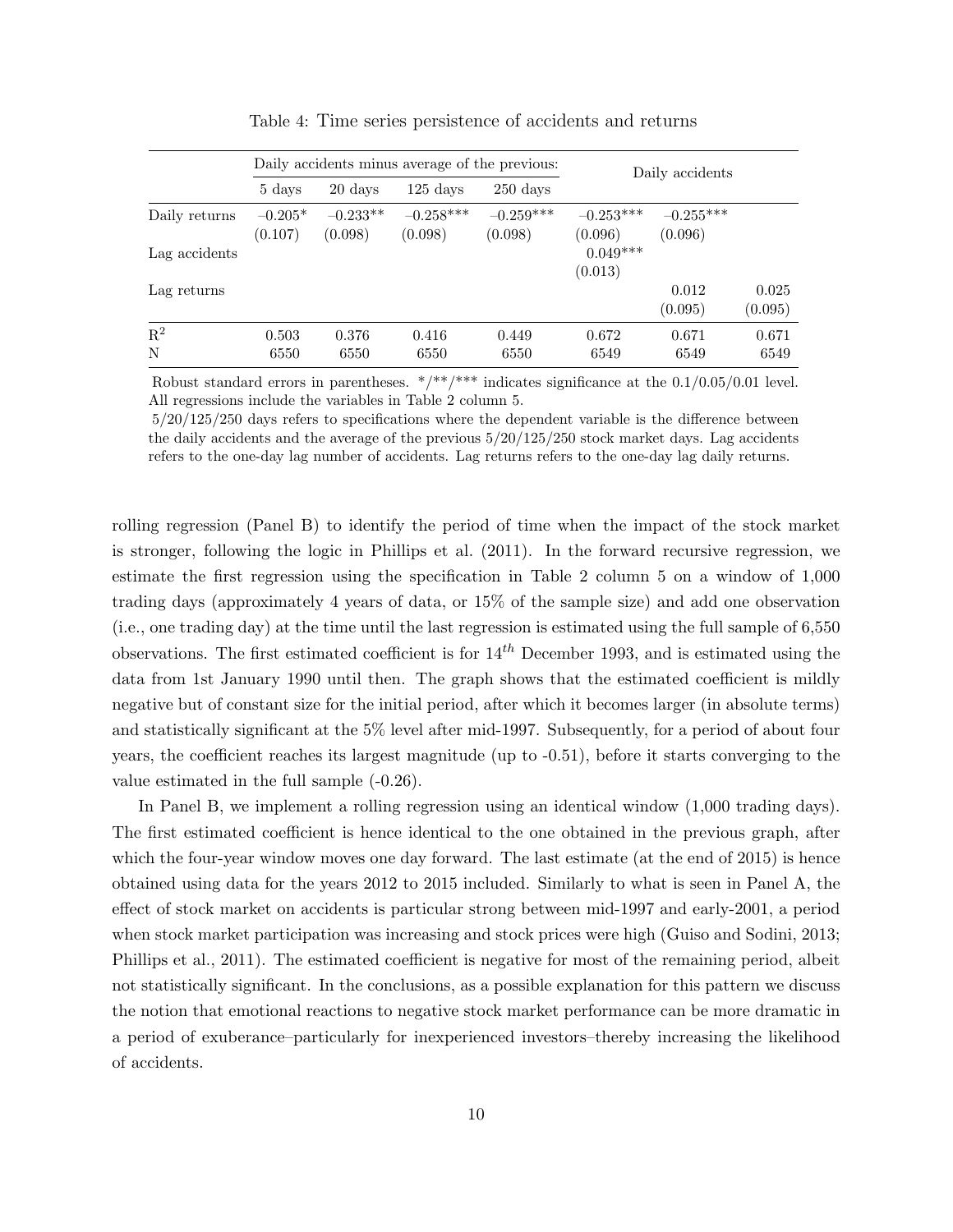

Panel A: Forward recursive regression



Panel B: Rolling regression



The graph plots the estimates and 5% confidence intervals of the specification in Table [2](#page-9-0) column 5. Panel A has an initial sample size of 1,000 days, recursively augmented by one day. Panel B has a rolling window of 1,000 days. The starting date in both plots is  $14^{th}$  December 1993.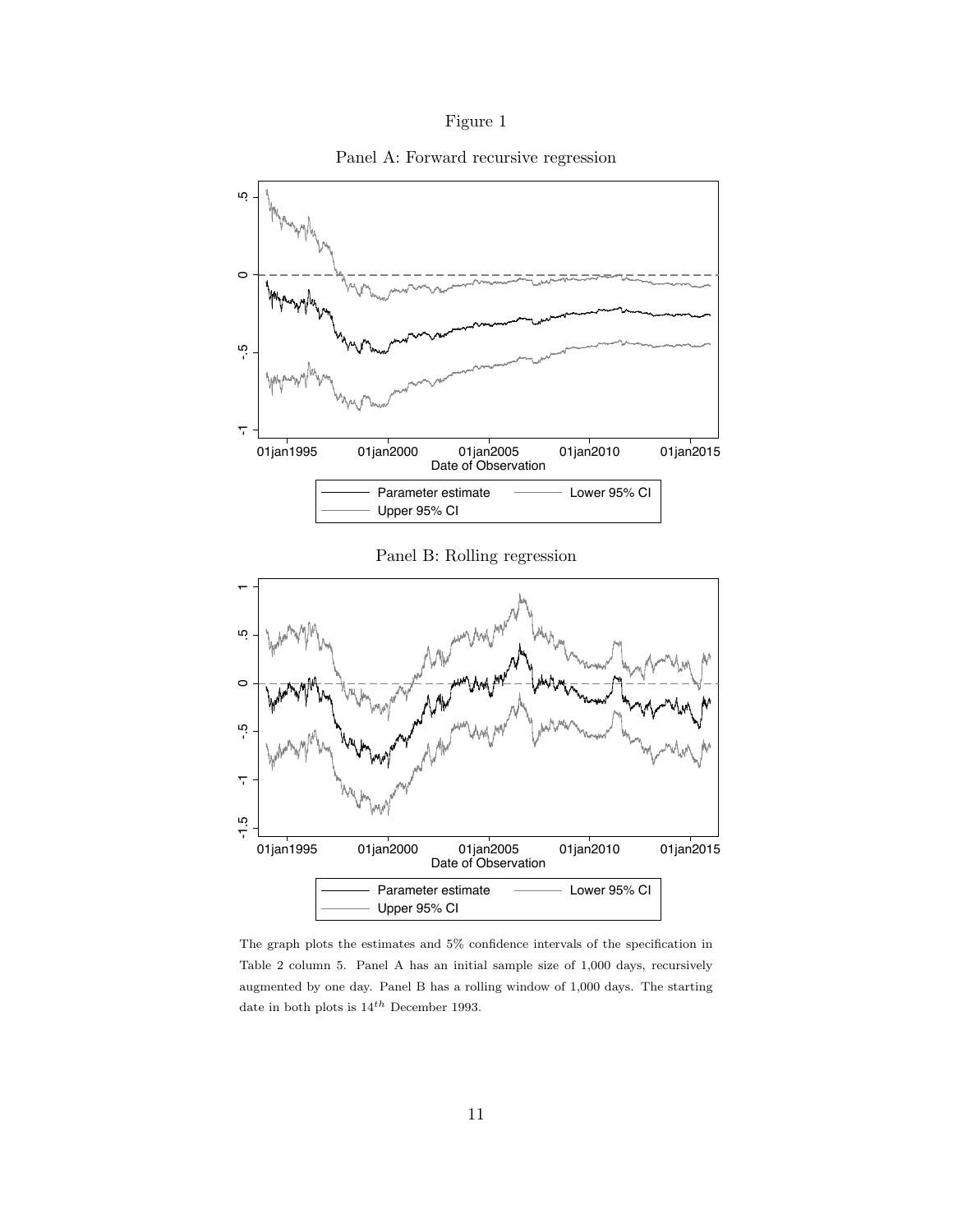### <span id="page-13-1"></span>4 Causality and Channels

#### <span id="page-13-0"></span>4.1 Falsification Tests

Our next objective is to establish that the results presented thus far reveal a causal relationship between the stock market and driving accidents. To this end, we pursue several falsification checks.

There are two main ideas behind these tests, the first of which exploits the timing of events. The main threat for the causal interpretation of the relationship between stock market performance and car accidents that we find above is that the association may be driven by events that are unaccounted for in our empirical specification, such as natural disasters or sport events that influence the mood of both drivers and investors. These events can happen throughout the 24 hours of a day and not only during the stock market trading hours. For example, suppose that an important event occurred late in the evening or during the night. This event could affect drivers during their morning commute before the opening of the stock market, while the stock market would react to the very same event after its opening, thus giving rise to a correlation between accidents happening before the stock market opening and stock market performance later that day. Similarly, an event happening after stock market closure may still affect drivers in their evening commute, but stock market only the day after, thus giving rise to a correlation between accidents and lead stock market returns. Instead, if the relationship is causal, with stock market performance affecting driving behavior, then we should not expect to find such correlations. This is the logic behind our first set of falsification tests.

The second type of falsification tests that we perform is based on the observation that not all drivers participate in the stock market. If the relationship that we uncover is causal, then we would not expect the effect to be present among drivers who do not own stocks. However, if some unobserved events like sport results or political scandals influence the mood of both drivers and investors, then we might also expect a correlation between accidents and the stock market to exist for drivers who are not invested in the stock market. We do not have direct information about the stock market participation of the drivers in our data; however, we can exploit driver characteristics that are correlated to stock market participation, such as age, average income in the zip code and car make to predict the stock market participation of the drivers involved in accidents. Note that it is conceivable that even people not directly invested in the stock market use its performance as an indicator of the general economic situation, thus drawing some informational value regarding their own economic prospects.<sup>[11](#page-13-2)</sup> If this is indeed the case, a causal link could still exist between the stock market and driving behavior for drivers who are unlikely to invest in the stock market. Thus, this second type of tests can be useful also to assess whether the relationship between the stock market and accidents is only a direct one–in the sense of being mediated through a financial wealth effect of stock market holders–or whether an indirect effect on non-participants also exists.

<span id="page-13-2"></span> $11$  This would be more meaningful for longer-term performance rather than for the daily fluctuations we focus on.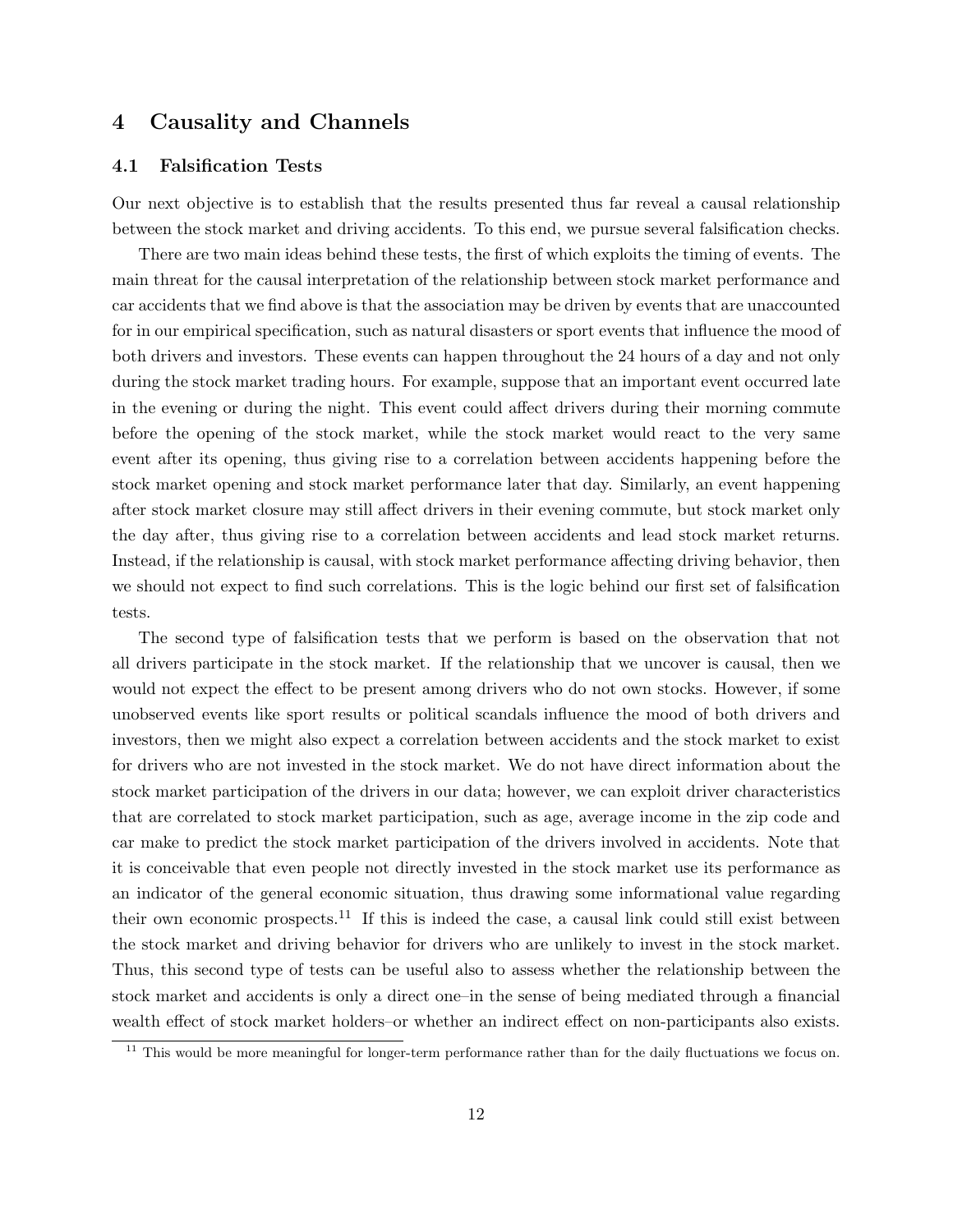In what follows, we describe in detail each test and discuss the results.

First, in the first two columns of Table [5,](#page-15-0) we exploit the fact that we have information about the exact time of the day when each accident occurred. We use this information to split days into two time windows: before and after the opening of the stock market  $(9:30 \text{ AM})$ .<sup>[12](#page-14-0)</sup> We then re-estimate our baseline specification separately for accidents that happen in these two time windows of the day. The results clearly indicate that there is no association between the stock market and accidents that happen before the market opens, whereas there is a negative and statistically significant effect of the daily returns on accidents that happen after the stock market opens. Second, in columns 3 and 4 we include the lead daily returns as a control in the regression, alone and in addition to contemporaneous returns. The results indicate that current accidents are unrelated with the stock market returns measured in the following day. These results point to the fact that the statistical link between stock market and accidents that we estimated in our baseline specification has a causal underpinning.

As a test that the relationship between accidents and stock market is driven by human behavior, in the last column we perform a test that involves subsetting accidents that occur for non-human causes. The FARS data contain information on the factors related to the crash, which can be attributed to the driver, the vehicle or the environment. Driver-related factors include unsafe driving actions; for instance, human error, drinking or reckless behavior. We will analyse these in subsection [4.2.](#page-17-1) In this test, we instead focus on accidents that can be uniquely attributed to nonhuman factors, namely to environmental conditions or vehicle defects. Environmental conditions include, for example, severe crosswind and slippery surfaces, while vehicle defects include, for example, tyre blow-out. To be classified as caused by non-human factors, an accident would have at least one driver/vehicle affected by external causes. Accidents involving at least one humanrelated cause are excluded. This leaves a small percentage of accidents that can be classified as being due to non-human factors (about 3% of the total accidents). Since our hypothesis is that drivers are directly affected by the stock market, one would not expect to see an effect when accidents do not involve a human factor. The results of this falsification test confirm this conjecture.

In Table [6](#page-16-0) we move to the second type of falsification tests, based on the likelihood of owning stocks, and first zoom in on young drivers. Motivated by the fact that young drivers are unlikely to be investors, we subset accidents where all drivers are 25 years old or younger and use this as the dependent variable (column 1). We find that for these accidents there is no effect of the stock market, whereas there is a negative and statistically significant effect with daily returns for the remaining accidents (column 2).

In the second method, we use a measure for the stock market exposure associated with the cars involved in the accident. To obtain this, we accessed household-level data on car ownership and

<span id="page-14-0"></span><sup>&</sup>lt;sup>12</sup>The times of accidents were all converted into Eastern Time Zone, i.e., the time zone of the New York Stock Exchange. Hence, an accident happening at 8 AM in Los Angeles will be recorded as occurring at 11 AM ET, after the opening of the stock market.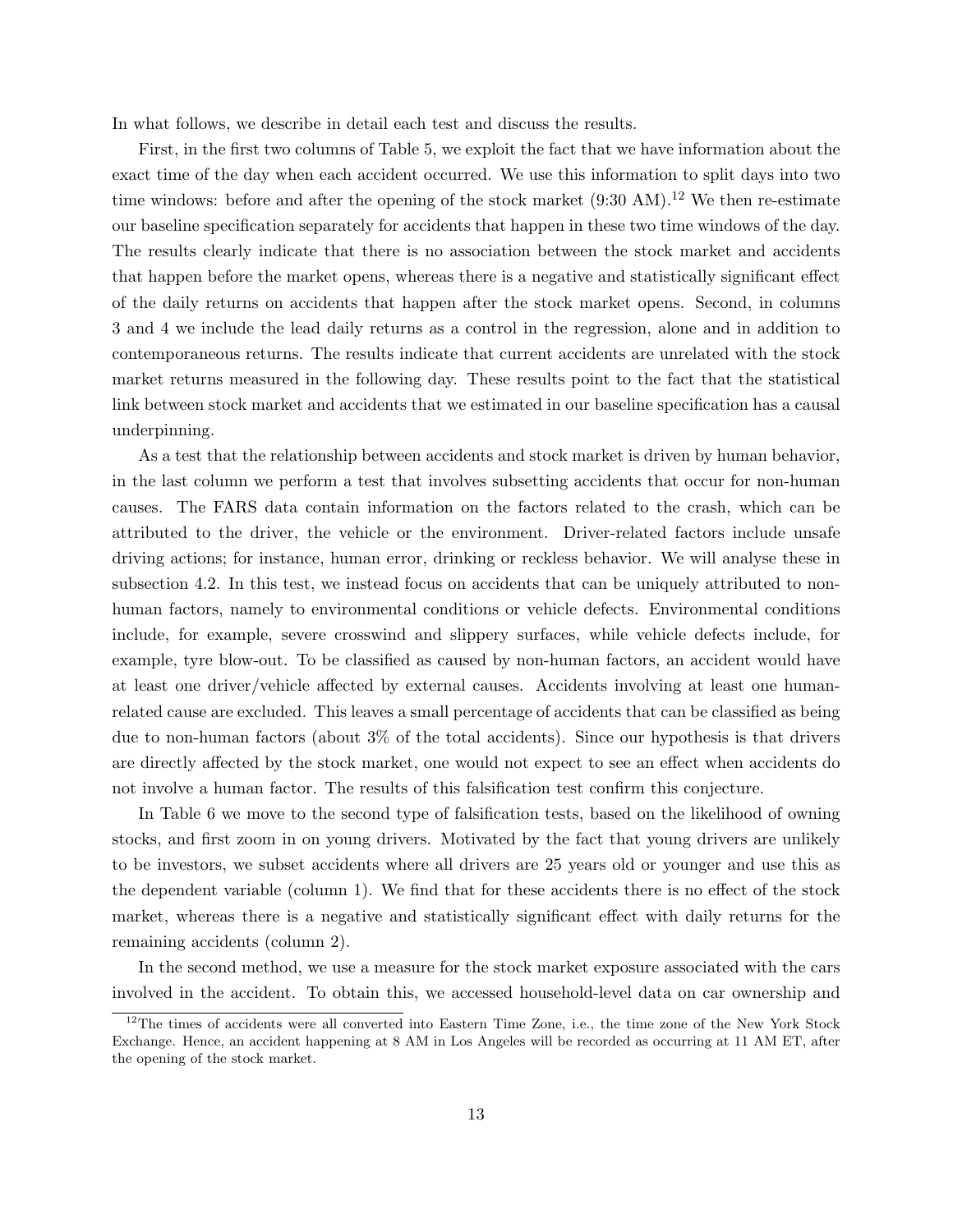<span id="page-15-0"></span>

|                |                     | Market opening         | Lead daily             |                  | Non-human           |
|----------------|---------------------|------------------------|------------------------|------------------|---------------------|
|                | <b>Before</b>       | After                  | returns                |                  | cause               |
| Daily returns  | $-0.044$<br>(0.047) | $-0.227***$<br>(0.079) | $-0.255***$<br>(0.096) |                  | $-0.018$<br>(0.015) |
| Lead returns   |                     |                        | 0.112<br>(0.098)       | 0.117<br>(0.098) |                     |
| $\mathbf{R}^2$ | 0.313               | 0.616                  | 0.671                  | 0.671            | 0.114               |
| N              | 6550                | 6550                   | 6549                   | 6549             | 6550                |
| $\bar{Y}$      | 12.91               | 37.42                  | 52.57                  | 52.57            | 1.41                |

Table 5: Causality and falsification I

Robust standard errors in parentheses. \*\*\* indicates significance at the 0.01 level. All regressions include the variables in Table [2](#page-9-0) column 5. Before market opening refers to the time window between 00:00 and 9:29 Eastern Time Zone. After market opening refers to the time window between 9:30 and 23:59 Eastern Time Zone. Lead returns refers to the oneday lead daily returns. Non-human cause refers to accidents only involving environmental or vehicle-related factors.

make, value of stocks and net worth from the PSID. We first construct a variable of household exposure defined as the ratio between the value of stocks for each household and the net worth. Then, we calculate the average exposure for each make of the cars available in the PSID and match them with the car makes in the FARS data. For each accident we then calculate the average stock market exposure of all cars involved.<sup>[13](#page-15-1)</sup> We finally split accidents into terciles: those with high, intermediate and low stock market exposure.[14](#page-15-2)

In the third method, we proxy the likelihood of owning stocks by using a measure for the income of the driver's residence. For this purpose, we first match income data from the 2010 Census with the driver's zip code. For each accident, we then calculate the average income of all drivers involved at the zip level. As before, we split accidents in terciles: those with high, intermediate and low income. For the fourth method, we adopted a very similar procedure, but instead of the driver's zip we use the income of the county where the accident took place. Again, we classified accidents in terciles depending on the county's income.

The results of the three alternative methods based on wealth or income data are presented in columns 3-11 of Table [6.](#page-16-0) Across all three methods, we find a consistent pattern whereby stock market returns have a strong and statistically significant effect in the top tercile, a moderate impact in the middle tercile and a very small and always insignificant effect on the bottom tercile.

<span id="page-15-1"></span><sup>&</sup>lt;sup>13</sup>Using the maximum stock market exposure among the cars involved in the accident instead of the average yields similar results.

<span id="page-15-2"></span><sup>&</sup>lt;sup>14</sup>We could attribute a stock market exposure value for  $655,848$  out of  $656,176$  cars that are in our data. Since we select only accidents with at least one car, this means that we can characterize the great majority of our accidents in terms of stock market exposure of the involved drivers.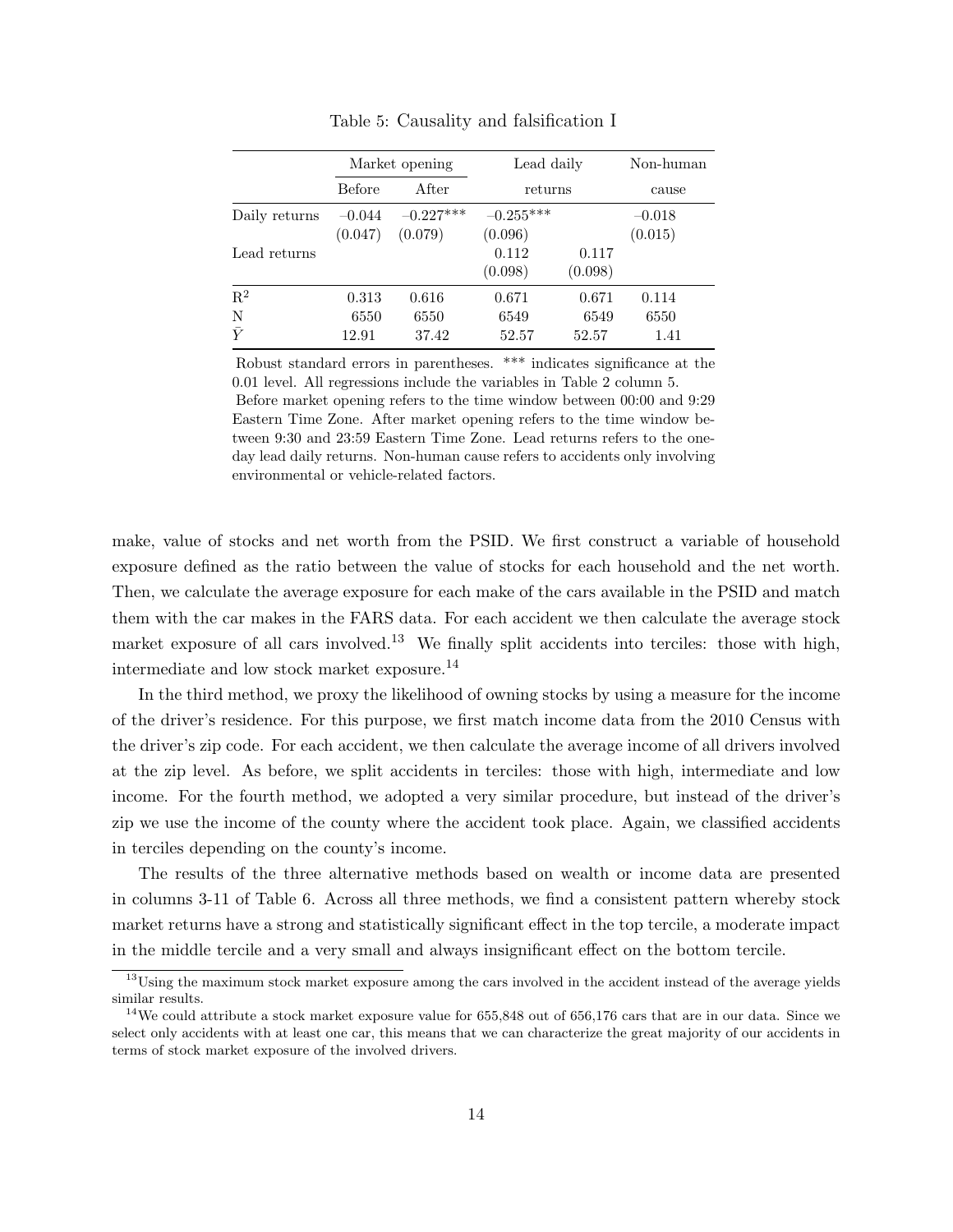<span id="page-16-0"></span>

|               | Age                    |                        | Cars' stock market exposure |                     |                        | Income of the driver's zip |                     | Income in the county of accident |                      |                                                         |
|---------------|------------------------|------------------------|-----------------------------|---------------------|------------------------|----------------------------|---------------------|----------------------------------|----------------------|---------------------------------------------------------|
| All $<$ 25    | Others                 | High                   | Medium                      | Low                 | High                   | Medium                     | Low                 | High                             | Medium               | Low                                                     |
| 24<br>(0.040) | $-0.312***$<br>(0.083) | $-0.129***$<br>(0.048) | $-0.092$<br>(0.058)         | $-0.036$<br>(0.054) | $-0.137***$<br>(0.051) | $-0.096*$<br>(0.051)       | $-0.010$<br>(0.054) | $-0.143***$<br>(0.053)           | $-0.074$<br>(0.052)  | $-0.040$<br>(0.054)                                     |
| 3             | 0.603                  | 0.370                  | 0.484                       |                     | 0.366                  | 0.420                      | $\!0.501$           | 0.431                            |                      | 0.455                                                   |
| B             | 6550<br>42.60          | 6550                   | 6550                        | $0.471$<br>6550     | 6550                   | 6550                       | 6550                | 6550                             | $\frac{0.421}{6550}$ | 6550                                                    |
|               |                        | 14.28                  | 19.81                       | 18.44               | 16.98                  | 16.73                      | 18.10               | 17.23                            |                      | 17.95                                                   |
|               |                        |                        |                             |                     |                        |                            |                     |                                  |                      | $\sim$ $\sim$ $\sim$ $\sim$ $\sim$ $\sim$ $\sim$ $\sim$ |

Table 6: Causality and falsification II Table 6: Causality and falsification II

Robust standard errors in parentheses. \*/\*\*\* indicates significance at the 0.10/0.01 level. All regressions include the variables in Table 2<br>column 5. All  $\leq$ 25 refer to accidents involing only drivers below the age of Robust standard errors in parentheses. \*/\*\*\* indicates significance at the 0.10/0.01 level. All regressions include the variables in Table [2](#page-9-0) High, medium and low refer to the first, second and third tercile of the distribution of the variable indicated in each panel's header. The can soon manner exposure receive to the conservation of the PSID. Income of the driver's zip refers to the of the median household income in the zip of the data are from the 2010 Census.<br>In the county of accident. Income cars' stock market exposure refers to the average ratio between the stocks values and net worth attributable to cars' make. It is calculated by aggregating data on values of stocks, net worth and vehicle make from the PSID. Income of the driver's zip refers to the of the median High, medium and low refer to the first, second and third tercile of the distribution of the variable indicated in each panel's header. The cars' stock market exposure refers to the average ratio between the stocks values and net worth attributable to cars' make. It is calculated column 5. All  $\leq$ 25 refer to accidents involing only drivers below the age of 25. Others refers to the remaining accidents.

household income in the zip of the driver (average for each accident). Income in the county of accident refers to the median household income

in the county of accident. Income data are from the 2010 Census.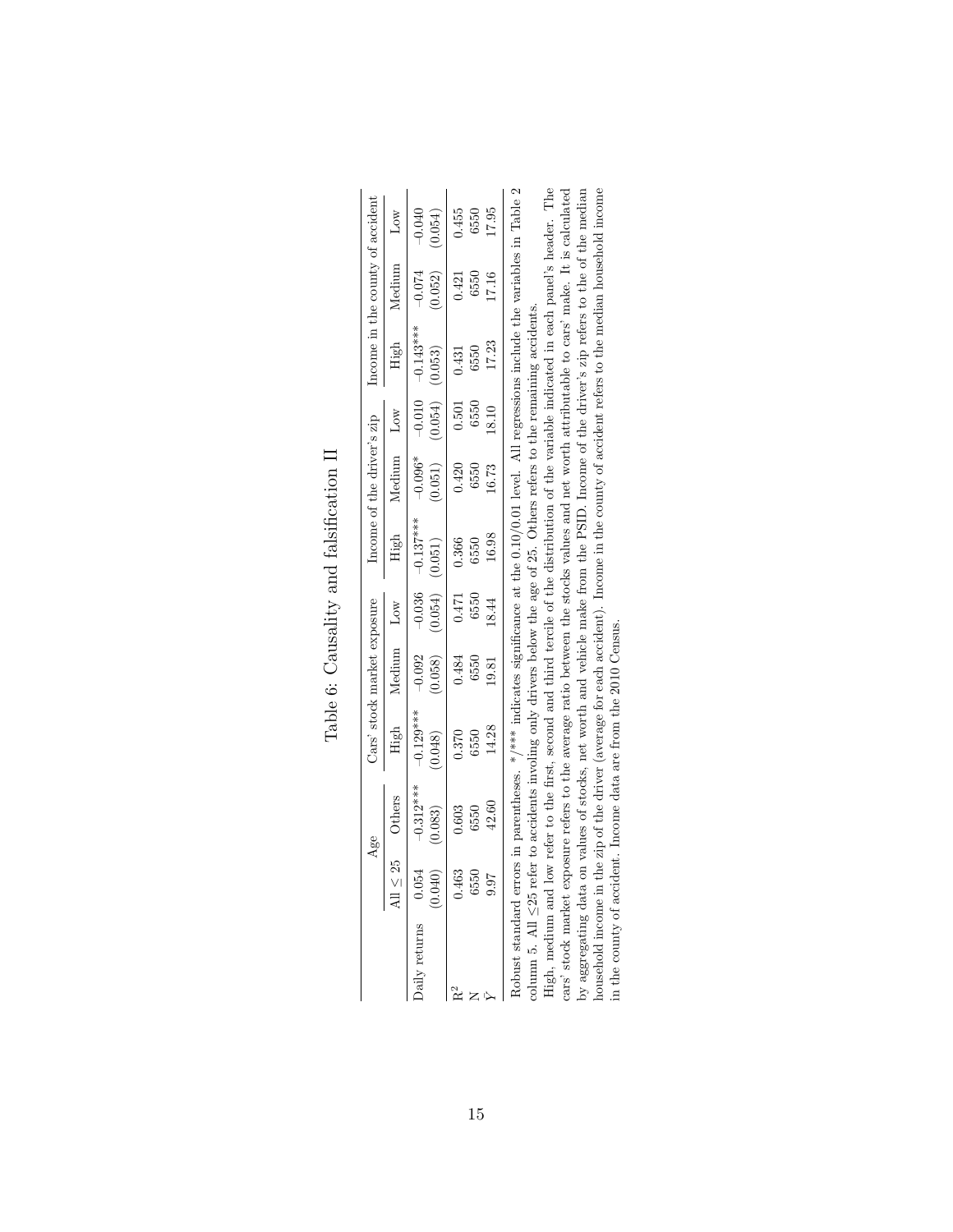Overall, this pattern of a stronger relationship between stock market and accidents involving drivers who are the most likely to be stock holders found across the different methods lends further support to the causal interpretation of the link between stock market returns and accidents. Furthermore, it suggests that the channel linking stock market performance and driving accidents is a direct financial wealth effect for investors, as the results indicate that drivers who are unlikely to be investors are not affected by stock market returns.

Finally, in our last test, we perform a simulation exercise whereby we estimate 10,000 regressions using our baseline specification in Table [2](#page-9-0) column 5, each time replacing the observed stock market returns with random values obtained by reshuffling the actual returns. Each simulated estimate provides a placebo effect of (fictitious) returns on the number of accidents. In Figure [2,](#page-17-0) we plot the empirical distribution of the t-statistics of the estimates obtained from the simulation exercise. The vertical line indicates the t-statistic of the "real" estimate in Table [2](#page-9-0) column 5. This is located in the lower tail of the empirical distribution, implying a significance of 1% of our test.



<span id="page-17-0"></span>

The graph plots the t-statistics of the coefficient of returns from the specification in Table [2](#page-9-0) column 5 obtained by simulating the value of stock market returns 10,000 times. The vertical line represents the t-statistic of the coefficient of returns from the specification in Table [2](#page-9-0) column 5.

#### <span id="page-17-1"></span>4.2 Potential Channels

As a final step of analysis, we use the driver-level circumstances that contributed to the crash as reported in the FARS data to understand the potential behavioral channels behind the estimated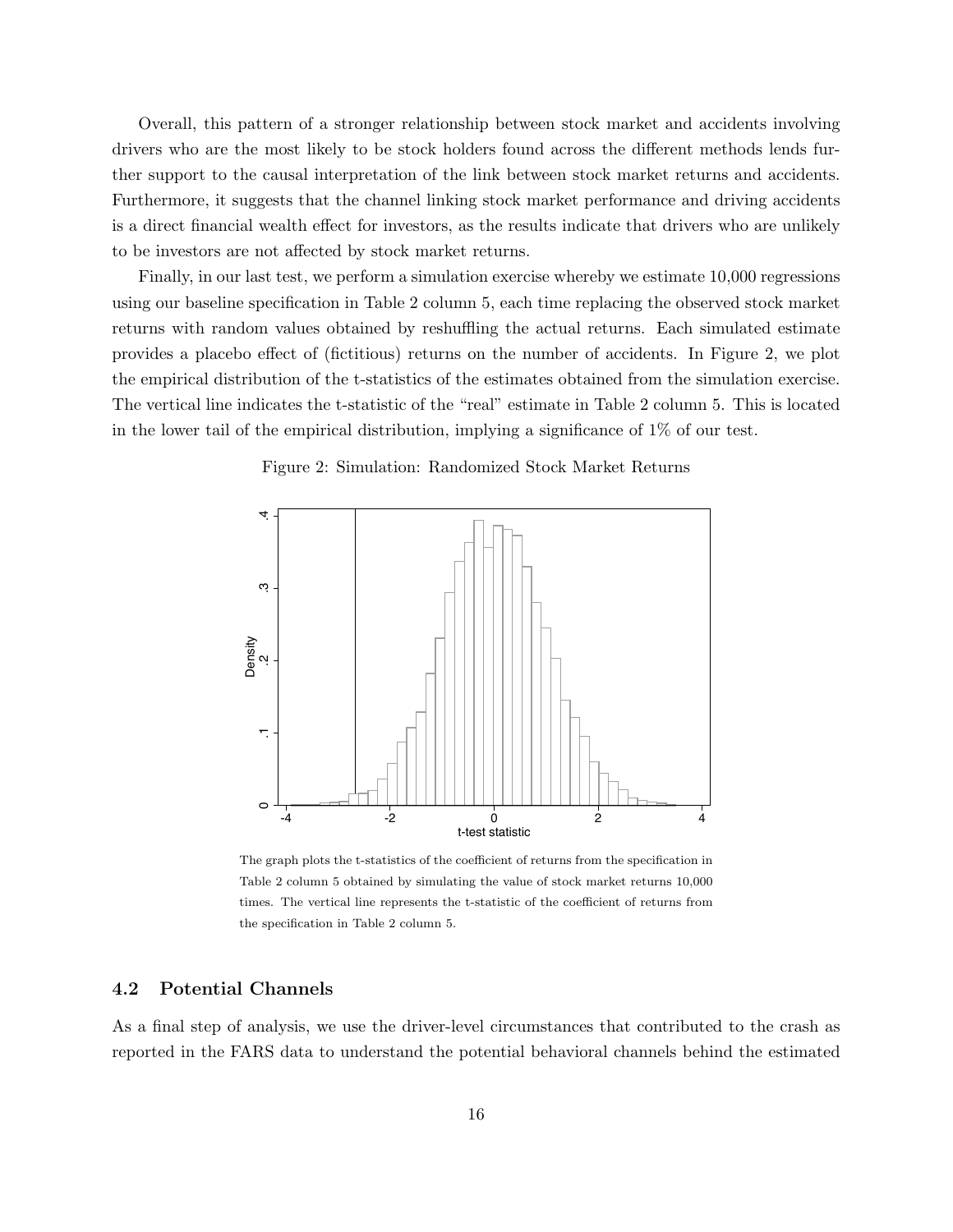reduced-form relationship between stock market and accidents. For each driver, we can identify up to four (out of about one hundred) possible "unsafe driving actions". We first group all the actions into four broad categories: distraction, recklessness, speed, and drunk driving. Then, we characterize accidents according to these categories. Specifically, an accident is classified as "distraction" if at least one of the drivers involved in the crash was reported as being distracted, and so on for the other three categories. This means that the same accident could be classified under multiple unsafe driving actions.

We estimate our baseline specification for each of the four broad causes and report the results in Table [7.](#page-18-1) We find a statistically significant effect only for the "reckless" category, while for the remaining three categories the coefficient is small and statistically insignificant. While this exercise does not allow us to pinpoint exactly what type of behavior mediates the effect of the stock market on accidents, it is useful in that it allows us to exclude that some channels–such as speeding and drinking–are behind our results.

<span id="page-18-1"></span>

|                | Distraction | Reckless    | Speed    | Drunk dr. |
|----------------|-------------|-------------|----------|-----------|
| Daily returns  | 0.001       | $-0.258***$ | $-0.032$ | $-0.025$  |
|                | (0.034)     | (0.084)     | (0.050)  | (0.048)   |
| $\mathbf{R}^2$ | 0.382       | 0.742       | 0.424    | 0.573     |
| N              | 6550        | 6550        | 6550     | 6550      |
| $\bar{\rm v}$  | 7.30        | 40.03       | 14.82    | 13.34     |

Table 7: Channels: Unsafe driving actions

Robust standard errors in parentheses. \*\*\* indicates significance at the 0.01 level. All regressions include the variables in Table [2](#page-9-0) column 5.

Distraction refers to accidents involving at least one driver for whom distraction is identified as one of the driver-related factors. Reckless refers to accidents involving at least one driver for whom improper, illegal or reckless driving (excluding speeding) is identified as one of the driver-related factors. Speed refers to accidents involving at least one driver for whom speeding is identified as one of the driver-related factors. Drunk driver refers to accidents involving at least one driver who was classified as drinking.

## <span id="page-18-0"></span>5 Conclusions

In this paper, we document a connection between stock market returns and road traffic accidents. We find that bad days in the stock market are associated with higher risk of a fatal accident relative to normal days. Exploiting the timing of accidents and differences in the propensity to own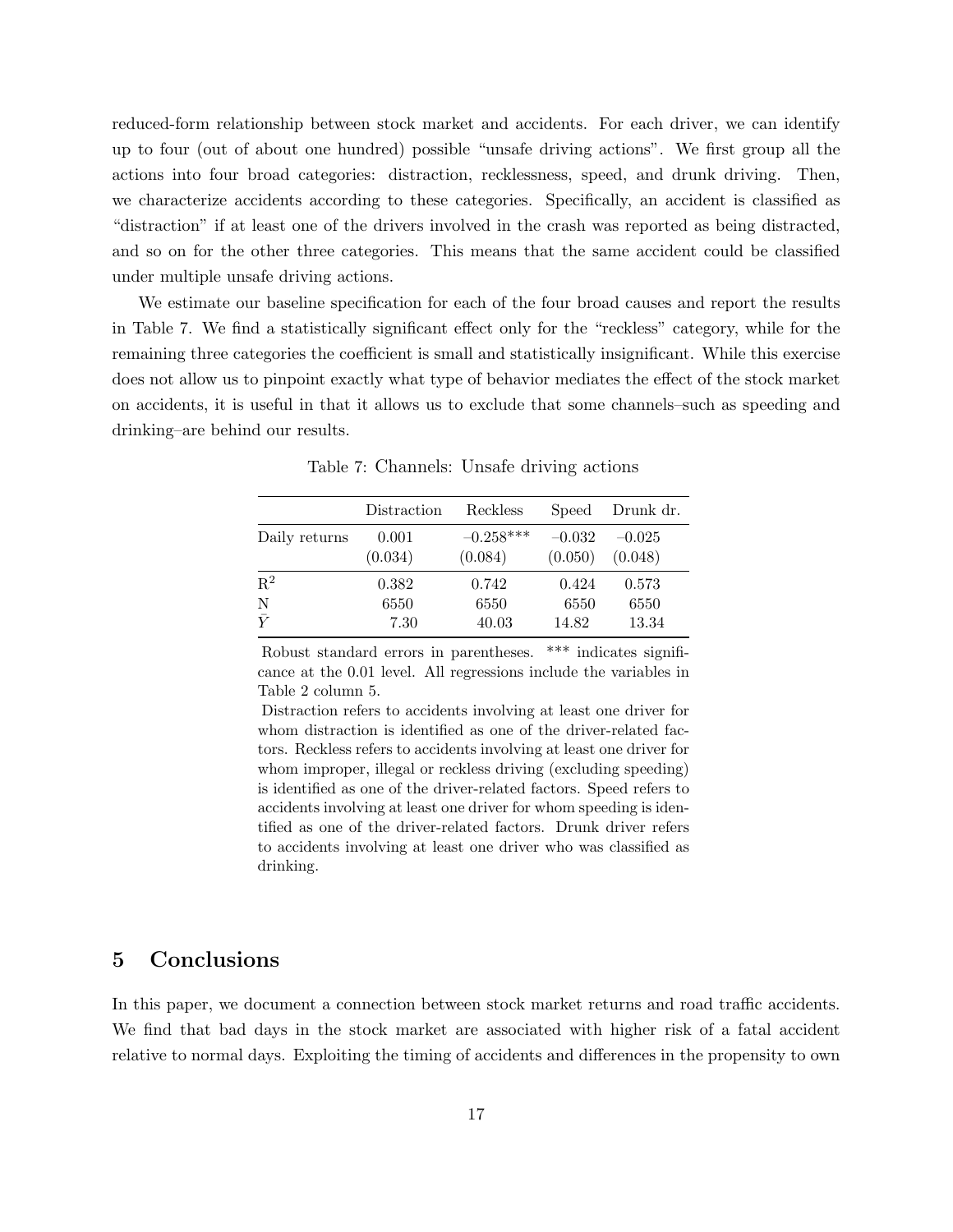stocks along the age, geographic or the vehicle make ownership dimensions, we present evidence supporting a causal link between stock market performance and accidents.

While booms have generally been linked to higher motor vehicle fatality rates given that drinking and driving rises in good times [\(Ruhm, 2000\)](#page-23-5), our finding highlights an effect going in the opposite direction, as positive stock market performances are more likely during booms. Our result is consistent with previous studies showing a relationship between negative stock market returns and health outcomes that is mediated through psychological factors [\(McInerney et al., 2013;](#page-22-13) [Engel](#page-21-8)[berg and Parsons, 2016;](#page-21-8) [Schwandt, 2018\)](#page-23-3). Our evidence also suggests the possibility of carry-over effects of emotions from the financial decision-making domain to another context, consistent with a framework of reference-dependent preferences operating across domains [\(Card and Dahl, 2011;](#page-20-7) [Eren and Mocan, 2018\)](#page-21-11).

We also find that the impact of stock market on accidents is particularly strong when stock market participation sharply increased in the second half of the 1990s. Indeed, data from the Survey of Consumer Finances show that, after a period of stability, households' stock market participation increased from 28.8% in 1995 to its highest ever historical level of 34.1% in 2001. During this period, naturally, many stock market participants were relatively inexperienced investors, who might have overreacted to a negative performance of their portfolio.<sup>[15](#page-19-0)</sup> This is a potential explanation for the finding that the effect is more pronounced and detectable during that particular period of time.

Policy-makers should be aware of the mental and emotional consequences that the stock market has on investors to better respond to them. Specific to driving, if awareness can mitigate the negative effects of emotions, then there may be room to consider information campaigns about the impact of mental and emotional shocks triggered by stock market performance or other events on driving behavior.

<span id="page-19-0"></span> $15$ There is indeed evidence that trading experience mitigates behavioral biases among investors, see, for instance, [Feng and Seasholes](#page-21-13) [\(2005\)](#page-21-13)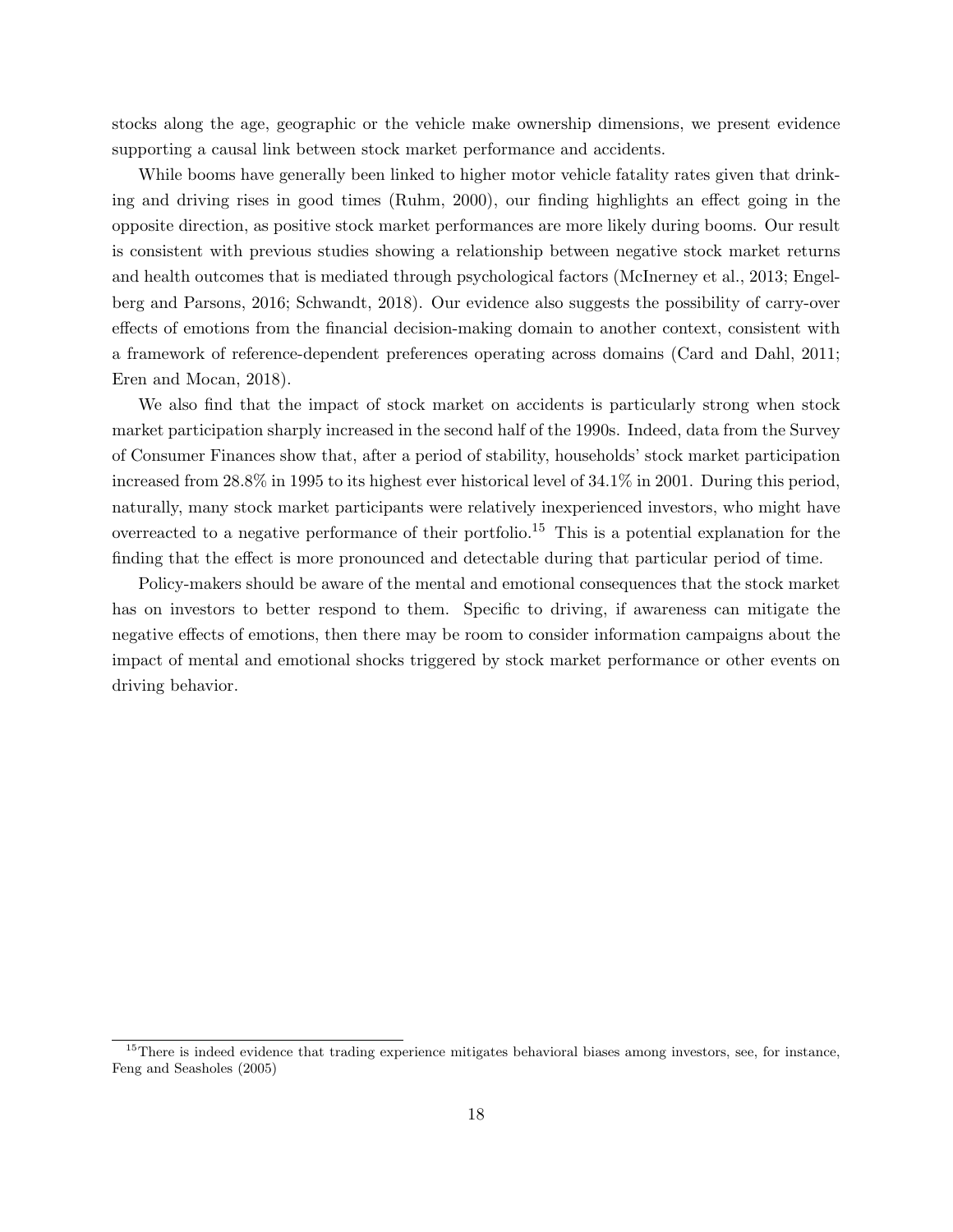## References

- <span id="page-20-5"></span>Abouk, R. and S. Adams (2013). Texting bans and fatal accidents on roadways: Do they work? Or do drivers just react to announcements of bans? American Economic Journal: Applied Economics  $5(2)$ , 179–199.
- <span id="page-20-8"></span>Allen, E. J., P. M. Dechow, D. G. Pope, and G. Wu (2016). Reference-dependent preferences: Evidence from marathon runners. Management Science  $3(6)$ , 1657–1672.
- <span id="page-20-12"></span>Baker, S. R., N. Bloom, and S. J. Davis (2016). Measuring economic policy uncertainty. The Quarterly Journal of Economics 131 (4), 1593–1636.
- <span id="page-20-1"></span>Bassi, A., R. Colacito, and P. Fulghieri (2013). 'O sole mio: An experimental analysis of weather and risk attitudes in financial decisions. The Review of Financial Studies 26 (7), 1824–1852.
- <span id="page-20-11"></span>Beland, L.-P. and D. A. Brent (2018). Traffic and crime. Journal of Public Economics 160, 96–116.
- <span id="page-20-6"></span>Blincoe, L., T. Miller, E. Zaloshnja, and B. A. Lawrence (2015). The economic and societal impact of motor vehicle crashes, 2010. (revised). Washington, DC: National Highway Traffic Safety Administration.
- <span id="page-20-7"></span>Card, D. and G. B. Dahl (2011). Family violence and football: The effect of unexpected emotional cues on violent behavior. The Quarterly Journal of Economics  $126(1)$ , 103–143.
- <span id="page-20-0"></span>Christelis, D., D. Georgarakos, and M. Haliassos (2013). Differences in portfolios across countries: Economic environment versus household characteristics. Review of Economics and Statistics  $95(1)$ ,  $220-236$ .
- <span id="page-20-4"></span>Cohen, A. and L. Einav (2003). The effects of mandatory seat belt laws on driving behavior and traffic fatalities. Review of Economics and Statistics 85 (4), 828–843.
- <span id="page-20-2"></span>Cohn, A., J. Engelmann, E. Fehr, and M. A. Maréchal (2015). Evidence for countercyclical risk aversion: An experiment with financial professionals. American Economic Review 105 (2), 860– 85.
- <span id="page-20-3"></span>Conte, A., M. V. Levati, and C. Nardi (2016). Risk preferences and the role of emotions. Economica.
- <span id="page-20-9"></span>Cotti, C., R. A. Dunn, and N. Tefft (2015). The Dow is killing me: Risky health behaviors and the stock market. Health Economics 24 (7), 803–821.
- <span id="page-20-10"></span>Cotti, C. and D. Simon (2018). The impact of stock market fluctuations on the mental and physical well-being of children. Economic Inquiry  $56(2)$ , 1007–1027.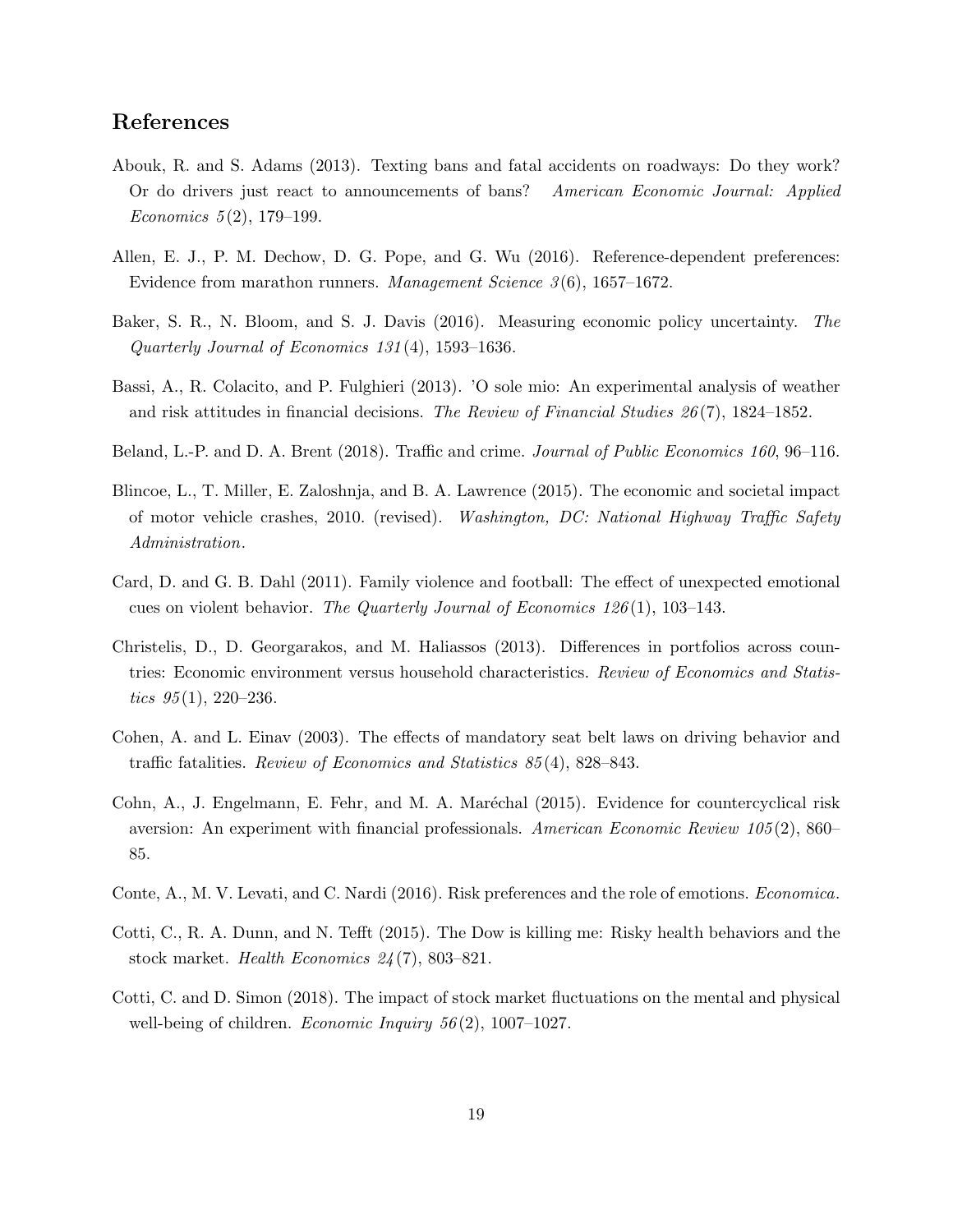- <span id="page-21-6"></span>Crawford, V. P. and J. Meng (2011). New York city cab drivers' labor supply revisited: Referencedependent preferences with rational expectations targets for hours and income. The American Economic Review 101 (5), 1912–1932.
- <span id="page-21-9"></span>Deaton, A. (2012). The financial crisis and the well-being of Americans (2011 OEP Hicks Lecture). Oxford Economic Papers  $64(1)$ , 1–26.
- <span id="page-21-7"></span>DellaVigna, S., A. Lindner, B. Reizer, and J. F. Schmieder (2017). Reference-dependent job search: Evidence from Hungary. The Quarterly Journal of Economics 132 (4), 1969–2018.
- <span id="page-21-3"></span>Dula, C. S., C. L. Adams, M. T. Miesner, and R. L. Leonard (2010). Examining relationships between anxiety and dangerous driving. Accident Analysis & Prevention  $\frac{12}{6}$ , 2050–2056.
- <span id="page-21-5"></span>Edmans, A., D. Garcia, and  $\emptyset$ . Norli (2007). Sports sentiment and stock returns. The Journal of Finance  $62(4)$ , 1967–1998.
- <span id="page-21-1"></span>Elander, J., R. West, and D. French (1993). Behavioral correlates of individual differences in road-traffic crash risk: An examination of methods and findings. *Psychological Bulletin 113(2)*, 279.
- <span id="page-21-8"></span>Engelberg, J. and C. A. Parsons (2016). Worrying about the stock market: Evidence from hospital admissions. The Journal of Finance  $71(3)$ , 1227–1250.
- <span id="page-21-11"></span>Eren, O. and N. Mocan (2018). Emotional judges and unlucky juveniles. American Economic Journal: Applied Economics  $10(3)$ , 171–205.
- <span id="page-21-13"></span>Feng, L. and M. S. Seasholes (2005). Do investor sophistication and trading experience eliminate behavioral biases in financial markets? Review of Finance  $9(3)$ , 305–351.
- <span id="page-21-10"></span>Frijters, P., D. W. Johnston, M. A. Shields, and K. Sinha (2015). A lifecycle perspective of stock market performance and wellbeing. Journal of Economic Behavior & Organization 112, 237–250.
- <span id="page-21-2"></span>Garrity, R. D. and J. Demick (2001). Relations among personality traits, mood states, and driving behaviors. Journal of Adult Development  $8(2)$ , 109–118.
- <span id="page-21-12"></span>Granger, C. W. and P. Newbold (1974). Spurious regressions in econometrics. *Journal of econo*metrics  $2(2)$ , 111-120.
- <span id="page-21-0"></span>Guiso, L. and P. Sodini (2013). Household finance: An emerging field. In Handbook of the Economics of Finance, Volume 2, pp. 1397–1532. Elsevier.
- <span id="page-21-4"></span>Hirshleifer, D. and T. Shumway (2003). Good day sunshine: Stock returns and the weather. The Journal of Finance 58 (3), 1009–1032.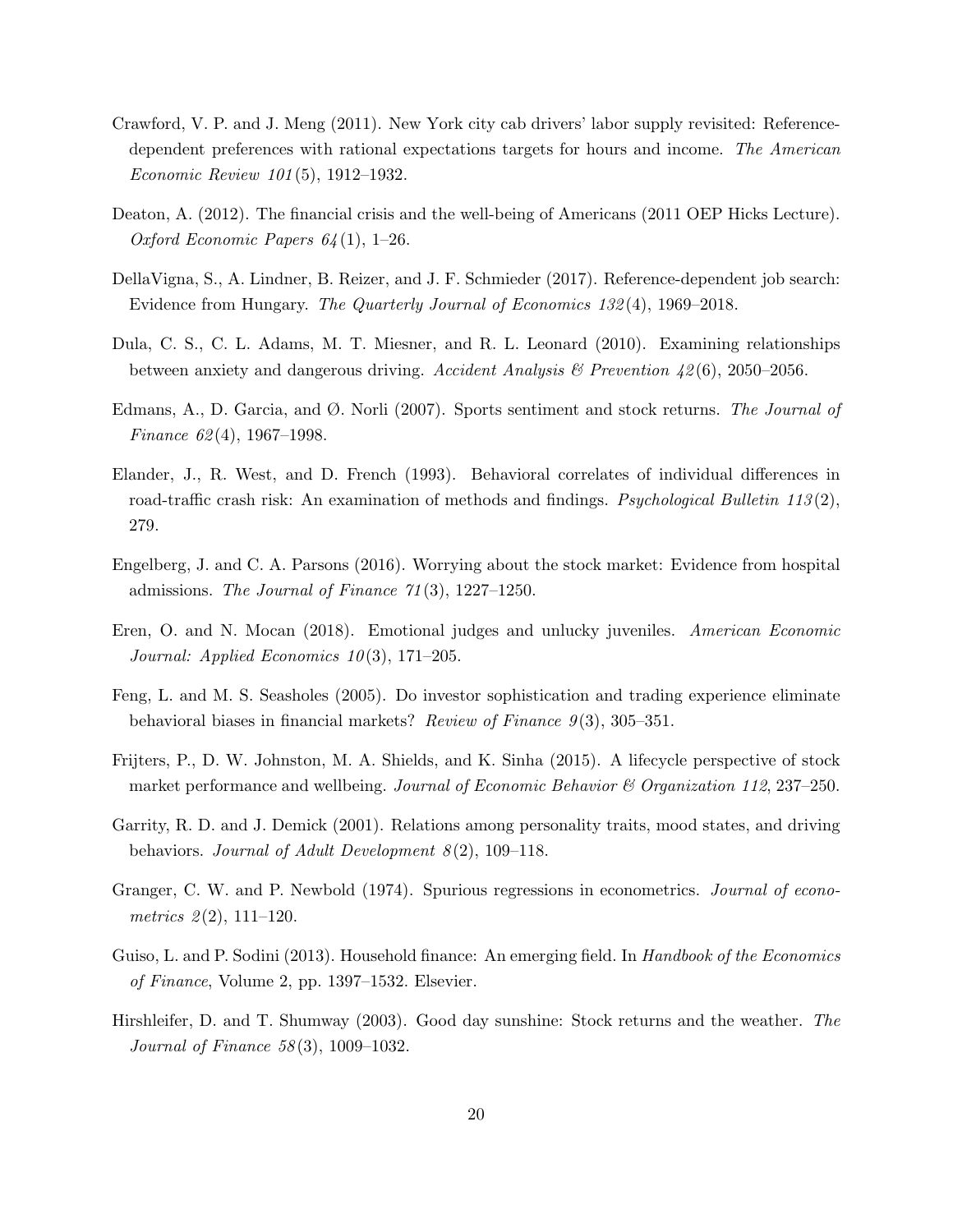- <span id="page-22-11"></span>Kamstra, M. J., L. A. Kramer, and M. D. Levi (2003). Winter blues: A SAD stock market cycle. American Economic Review 93 (1), 324–343.
- <span id="page-22-9"></span>Kőszegi, B. and M. Rabin (2006). A model of reference-dependent preferences. The Quarterly Journal of Economics 121 (4), 1133–1165.
- <span id="page-22-5"></span>Lerner, J. S. and D. Keltner (2001). Fear, anger, and risk. *Journal of Personality and Social* Psychology  $81(1)$ , 146.
- <span id="page-22-3"></span>Lerner, J. S., Y. Li, P. Valdesolo, and K. S. Kassam (2015). Emotion and decision making. Annual Review of Psychology 66.
- <span id="page-22-2"></span>Lerner, J. S., D. A. Small, and G. Loewenstein (2004). Heart strings and purse strings: Carryover effects of emotions on economic decisions. Psychological Science 15 (5), 337–341.
- <span id="page-22-8"></span>Levitt, S. D. and J. Porter (2001). How dangerous are drinking drivers? *Journal of Political* Economy  $109(6)$ , 1198-1237.
- <span id="page-22-1"></span>Loewenstein, G. (2000). Emotions in economic theory and economic behavior. The American Economic Review  $90(2)$ , 426-432.
- <span id="page-22-4"></span>Loewenstein, G. F., E. U. Weber, C. K. Hsee, and N. Welch (2001). Risk as feelings. *Psychological Bulletin 127(2)*, 267.
- <span id="page-22-12"></span>Mas, A. (2006). Pay, reference points, and police performance. The Quarterly Journal of Economics 121(3), 783–821.
- <span id="page-22-13"></span>McInerney, M., J. M. Mellor, and L. H. Nicholas (2013). Recession depression: Mental health effects of the 2008 stock market crash. Journal of Health Economics  $32(6)$ , 1090–1104.
- <span id="page-22-6"></span>Pêcher, C., C. Lemercier, and J.-M. Cellier (2009). The influence of emotions on driving behaviour. Traffic Psychology and driving behaviour, New-York: Hindawi Publishers .
- <span id="page-22-10"></span>Phillips, P. C., Y. Wu, and J. Yu (2011). Explosive behavior in the 1990s Nasdaq: When did exuberance escalate asset values? International Economic Review 52 (1), 201–226.
- <span id="page-22-0"></span>Poterba, J. M. (2000). Stock market wealth and consumption. The Journal of Economic Perspectives  $14(2)$ , 99-118.
- <span id="page-22-14"></span>Ratcliffe, A. and K. Taylor (2015). Who cares about stock market booms and busts? Evidence from data on mental health. Oxford Economic Papers  $67(3)$ , 826–845.
- <span id="page-22-7"></span>Ruhm, C. J. (1996). Alcohol policies and highway vehicle fatalities. Journal of Health Economics  $15(4)$ , 435-454.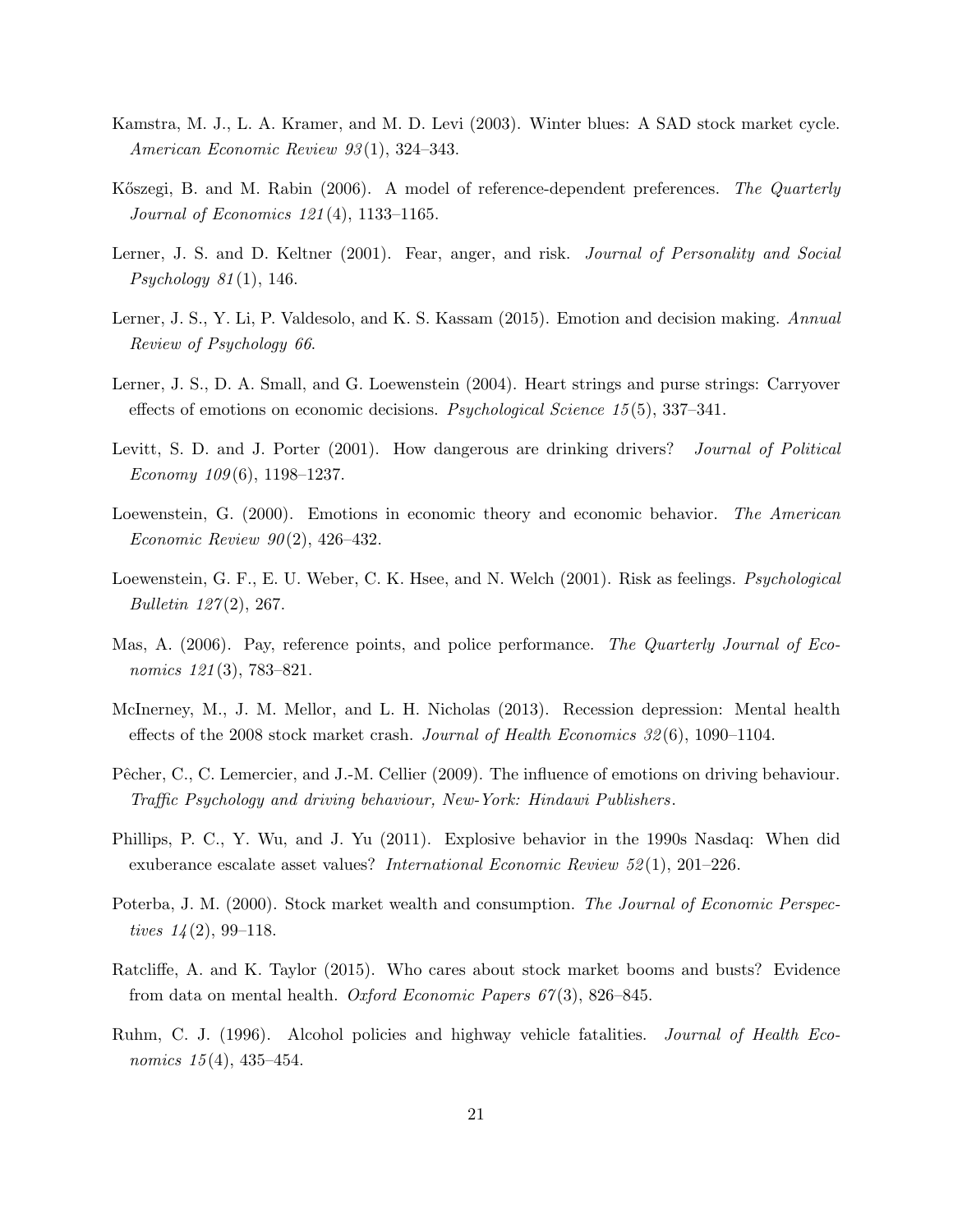- <span id="page-23-5"></span>Ruhm, C. J. (2000). Are recessions good for your health? The Quarterly Journal of Economics  $115(2)$ , 617-650.
- <span id="page-23-2"></span>Saunders, E. M. (1993). Stock prices and Wall Street weather. American Economic Review 83 (5), 1337–1345.
- <span id="page-23-3"></span>Schwandt, H. (2018). Wealth shocks and health outcomes: Evidence from stock market fluctuations. American Economic Journal: Applied Economics (forthcoming).
- <span id="page-23-4"></span>Vandoros, S., G. Kavetsos, and P. Dolan (2014). Greasy roads: the impact of bad financial news on road traffic accidents. Risk Analysis 34 (3), 556–566.
- <span id="page-23-1"></span>Webb, C. (2016). Motor vehicle traffic crashes as a leading cause of death in the United States, 2012–2014. Technical report, National Highway Traffic Safety Administration.

<span id="page-23-0"></span>World Health Organization (2015). Global status report on road safety 2015.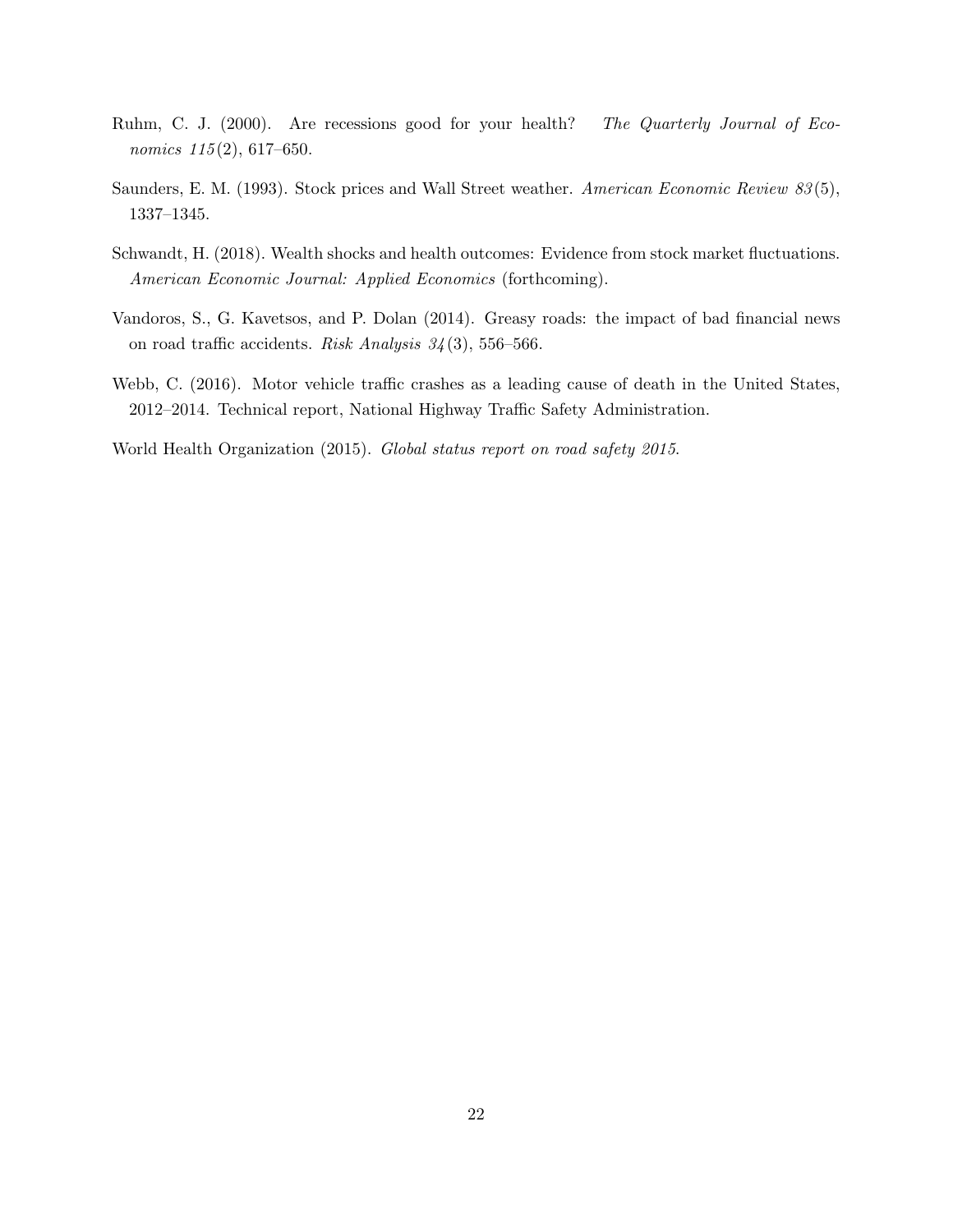## <span id="page-24-0"></span>6 Appendix

|                              | Mean  | St. Dev   | Min       | Max    |
|------------------------------|-------|-----------|-----------|--------|
| $#$ of accidents             | 52.57 | 14.2      | 14        | 115    |
| $#$ of vehicles              | 89.86 | 24.84     | 25        | 237    |
| $\#$ of fatalities           | 58.87 | 16.81     | 16        | 136    |
| S& P 500 Daily returns       | .04   | 1.04      | $-6.61$   | 6.16   |
| Dow Jones Daily returns      | .04   | 1.03      | $-6.6$    | 6.35   |
| Value weighted Daily returns | .04   | 1.04      | $-7.19$   | 6.27   |
| VIX                          | 19.82 | 7.92      | 9.31      | 80.86  |
| EPU index                    | .98   | .68       | .03       | 7.19   |
| Holiday interval $(D)$       | .04   | $\cdot^2$ | $\Omega$  | 1      |
| Rain                         | 2.57  | 1.57      | $\cdot$ 1 | 12.31  |
| Wind                         | 96.92 | 7.09      | 67.68     | 122.19 |
| emissions                    | .66   | .34       | .21       | 2.1    |

Table A1: Summary statistics - all variables

N=6550. Source: Road accidents fatalities derived from the Fatality Analysis Reporting System (FARS). Daily returns (S& P 500, Dow Jones and Value Weighted) refer to the respective indices divided by the rolling yearly standard deviation. Indices are obtained from Datastream services. VIX refers to the CBOE Volatility Index and is obtained from http://www.cboe.com. Rain refers to the mean level of daily rain in millimeters calculated by averaging the amount of daily rain measured at available weather stations in the United States. Rain data are obtained from the National Climatic Data Center. Wind refers to the daily vectorial average of all wind directions and speeds across the U.S.. CO emissions refers to the average daily emissions of carbon monoxide in the U.S.. Wind and carbon monoxide emissions are obtained from the Environmental Protection Agency. The EPU index measures economic policy uncertainty and is obtained from http://www.policyuncertainty.com/us daily.html. Period covers all trading days from 01/01/1990 to 31/12/2015.

Figure 3: Histogram of daily number of accidents

<span id="page-24-1"></span>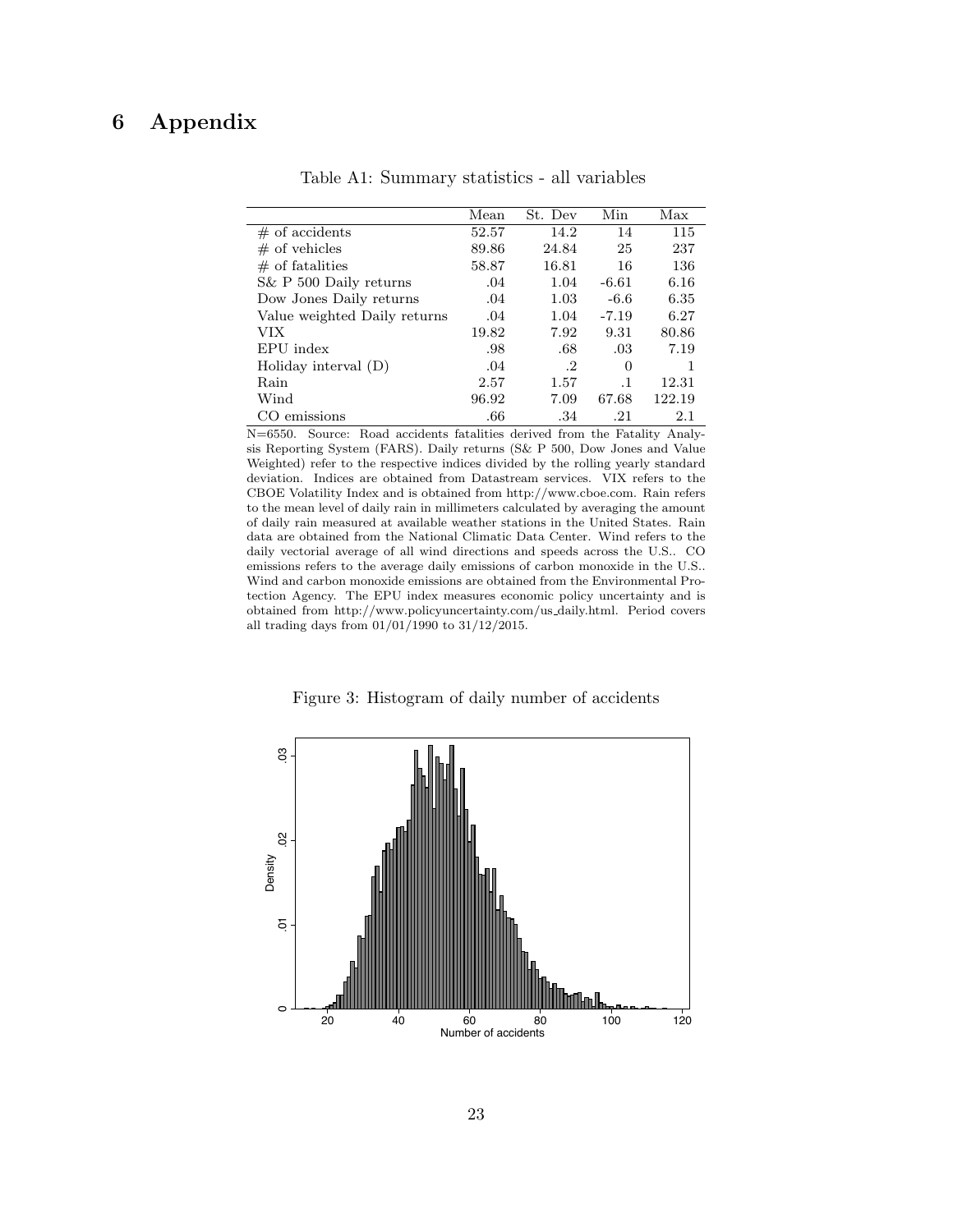<span id="page-25-0"></span>

|                                       | 1          | $\overline{2}$ | 3           | $\overline{4}$ | 5           |
|---------------------------------------|------------|----------------|-------------|----------------|-------------|
| Daily returns                         | $-0.329**$ | $-0.267***$    | $-0.274***$ | $-0.263***$    | $-0.257***$ |
|                                       | (0.129)    | (0.096)        | (0.095)     | (0.095)        | (0.096)     |
| Holiday interval $(D)$                |            |                | $3.284***$  | $3.265***$     | $3.229***$  |
|                                       |            |                | (0.626)     | (0.625)        | (0.623)     |
| Rain                                  |            |                |             | $0.309***$     | $0.307***$  |
|                                       |            |                |             | (0.066)        | (0.066)     |
| Wind                                  |            |                |             | $-0.015$       | $-0.014$    |
|                                       |            |                |             | (0.015)        | (0.015)     |
| CO emissions                          |            |                |             | $-0.386$       | $-0.456$    |
|                                       |            |                |             | (1.101)        | (1.103)     |
| <b>VIX</b>                            |            |                |             |                | 0.001       |
|                                       |            |                |             |                | (0.019)     |
| EPU index                             |            |                |             |                | $-0.510***$ |
|                                       |            |                |             |                | (0.184)     |
| Time trend                            | Y          | Y              | Y           | Y              | Y           |
| Year, month $\&$ day of the week F.E. | N          | Y              | Y           | Y              | Y           |
| $\mathbb{R}^2$                        | 0.380      | 0.668          | 0.670       | 0.671          | 0.671       |
| N                                     | 6550       | 6550           | 6550        | 6550           | 6550        |

Table A2: Baseline regression - details of controls

Robust standard errors in parentheses. \*\*/\*\*\* indicates significance at the  $0.05/0.01$  level.

The dependent variable is the daily number of fatal crashes involving at least one car.

The key independent variable is the % change in the Standard and Poor's 500 Composite index between the day the index is observed and the previous day, divided by the one-year rolling standard deviation.

Time trend refers to linear and quadratic time trends. Holiday interval refers to an indicator that takes the value of 1 if the day is preceding or following a public holiday when the stock market is closed and 0 otherwise. Rain refers to the mean level of rain in millimeters calculated by averaging the amount of daily rain measured at available weather stations in the United States. Wind refers to the vectorial average of all wind directions and speeds across the U.S.. CO emissions refer to the average daily emissions of carbon monoxide in the U.S.. VIX refers to expected volatility of the S&P 500. The EPU index measures economic policy uncertainty.

Source: Road accidents fatalities derived from the Fatality Analysis Reporting System (FARS). Standard and Poor's 500 Composite index obtained from Datastream services; precipitation data obtained from the National Climatic Data Center; wind and carbon monoxide emissions obtained from the Environmental Protection Agency. EPU index obtained from http://www.policyuncertainty.com/us daily.html. VIX obtained from http://www.cboe.com The period covers all days from 01/01/1990 to 31/12/2015 for which car accidents and financial data are observed.